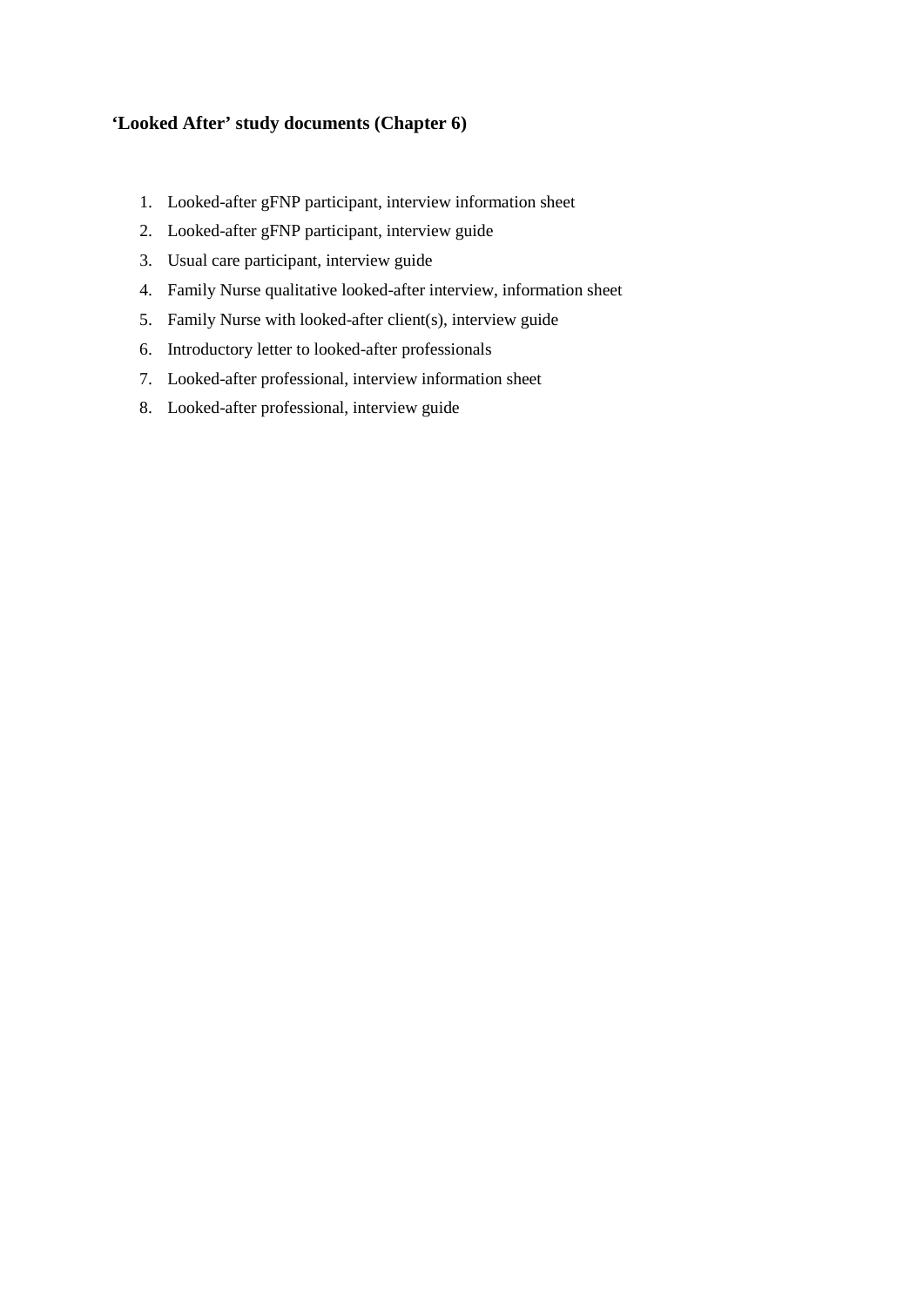



### *First Steps Study*

## **Looked-After Participant, Qualitative Interview Information Sheet**

### **The study**

We are inviting you to take part in one additional part of the First Steps study. Before you decide it is important to understand why this part of the research is being done and what it would involve. Please take the time to read the following information carefully. It explains why this part of the research is being done and what it will mean for you. Feel free to discuss it with friends, relatives, or anyone else you normally talk to. **Part 1** tells you the reason for the interview and what will happen if you take part. **Part 2** gives you more details about the way the study is managed.

### **Part 1**

### **What is the purpose of the interviews?**

The Group Family Nurse Partnership (gFNP) programme is a new service. To find out if this new service can make a difference we are comparing families receiving usual services with others who were receiving usual services plus gFNP. The purpose of this part of the research is to give families who took part in the First Steps study the opportunity to tell us in more detail about the services they received. We want to know what people liked and found helpful, and the things that were not so useful.

### **Why have I been invited to take part in the study?**

After you agreed to be part of the First Steps study you were approached to complete up to three structured interviews as part of the study. We want to talk in more detail to a small number of the mothers and their partners about their experiences of the services they received. We are particularly interested in knowing how helpful the services were for parents who have been looked-after by social services. We are therefore inviting everyone who told the trial researcher that they have experience of being a looked-after child to help us with this part of the study. We are interested in your views and there are no right or wrong answers.

### **Do I have to take part?**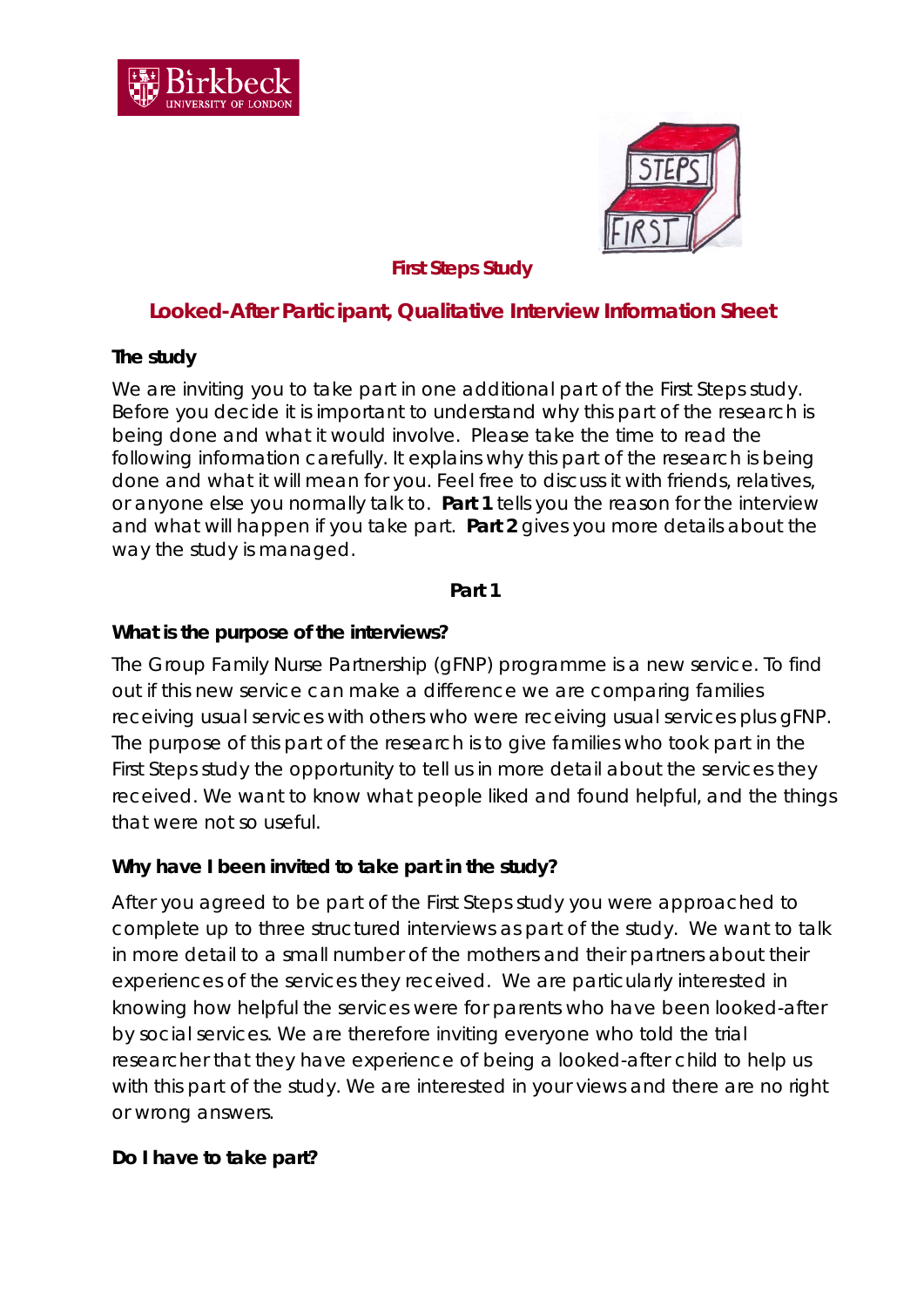**No.** It is up to you to decide whether to take part. You can keep this information sheet and you will be asked in a day or so if you would like to sign a consent form agreeing to take part in the interview. You are free to withdraw at any time, without giving a reason. Taking part will not affect the standard of medical or other care you receive.

## **What will happen to me if I take part?**

If you decide to take part, one of the study researchers will visit you at your home or a location of your choosing, and at a time that suits you. Before conducting the interview she will go through this information sheet with you and answer any questions you might have.

During the interview the researcher will ask you what you thought about the service you received and any ideas that you have for improving this type of support, particularly for parents with experience of being looked-after. The interviewer will allow you to talk in your own words, as much or as little as you like and to mention any topics that you think important. The interview will take about 30-40 minutes, depending on how much you have to tell us.

To allow the interview to be more natural, and to avoid taking notes, it will, with your agreement, be recorded and the conversation typed out later – with any names altered to make sure that they cannot be recognised. After the interview we will give you a £20 shopping voucher as a thank you for your time.

## **What are the possible disadvantages and risk of taking part?**

There should not be any disadvantages or risks to you of taking part in the interview. We find that most parents enjoy talking about their experiences during pregnancy and during the first few years of their child's life. If you do find any question difficult to answer you can stop the interview, or move on to other topics.

## **What are the possible benefits of taking part?**

gFNP is a new way of supporting mothers and fathers expecting a new baby. Your views and experiences will be important in helping us to understand whether parents found it useful or not, compared to how parents feel about usual services.

## **What if there is a problem?**

Any complaint about your experiences during the study or any possible harm you might suffer will be addressed. Details about this are given in Part 2.

## **Will my taking part in the study be kept confidential?**

Yes. We follow ethical and legal practice and all information about you will be handled in confidence. The details are included in part 2.

\_\_\_\_\_\_\_\_\_\_\_\_\_\_\_\_\_\_\_\_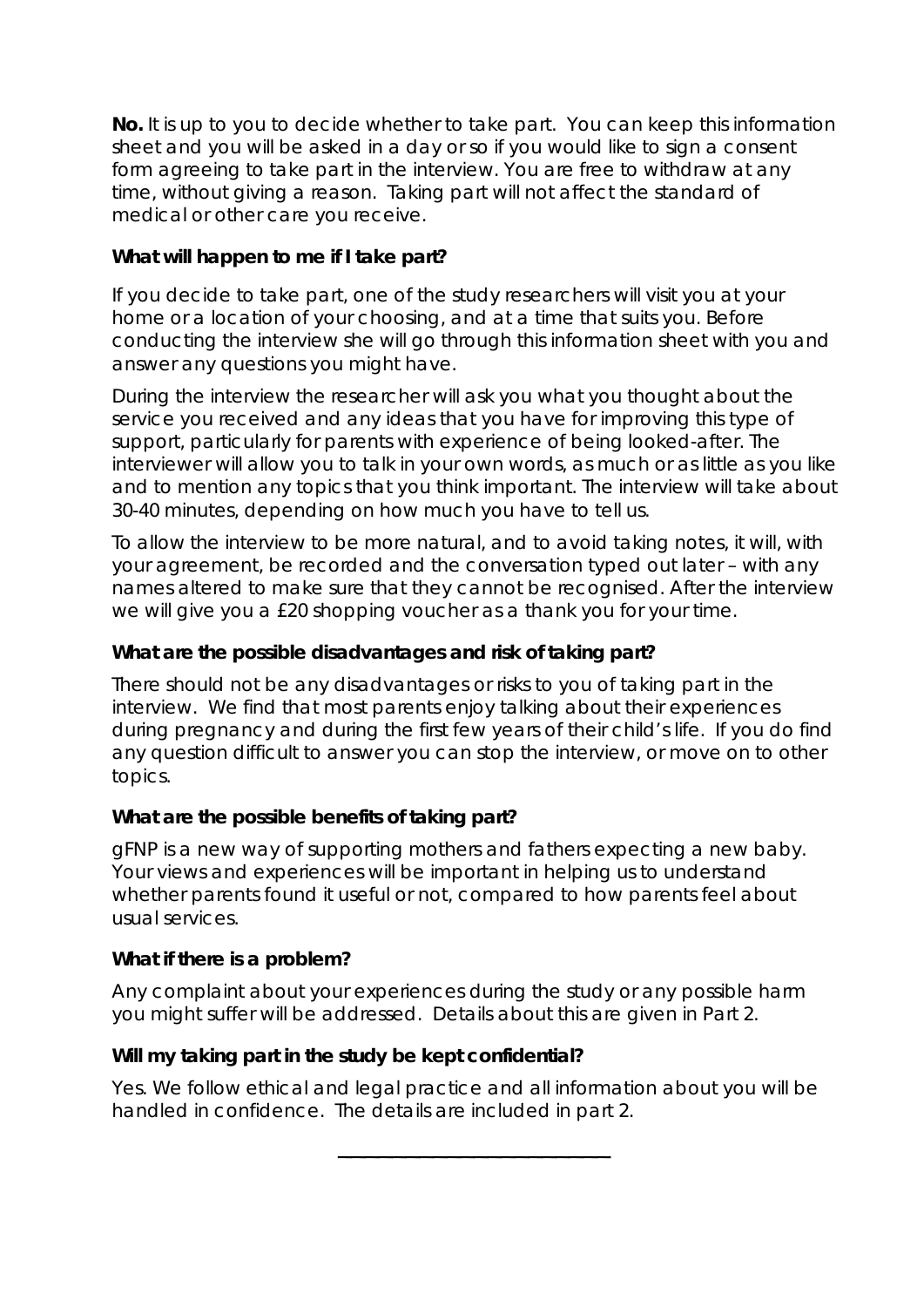**This completes Part 1. If the information in Part 1 about the interview study has interested you and you are thinking about taking part, please read Part 2 before making any decision.**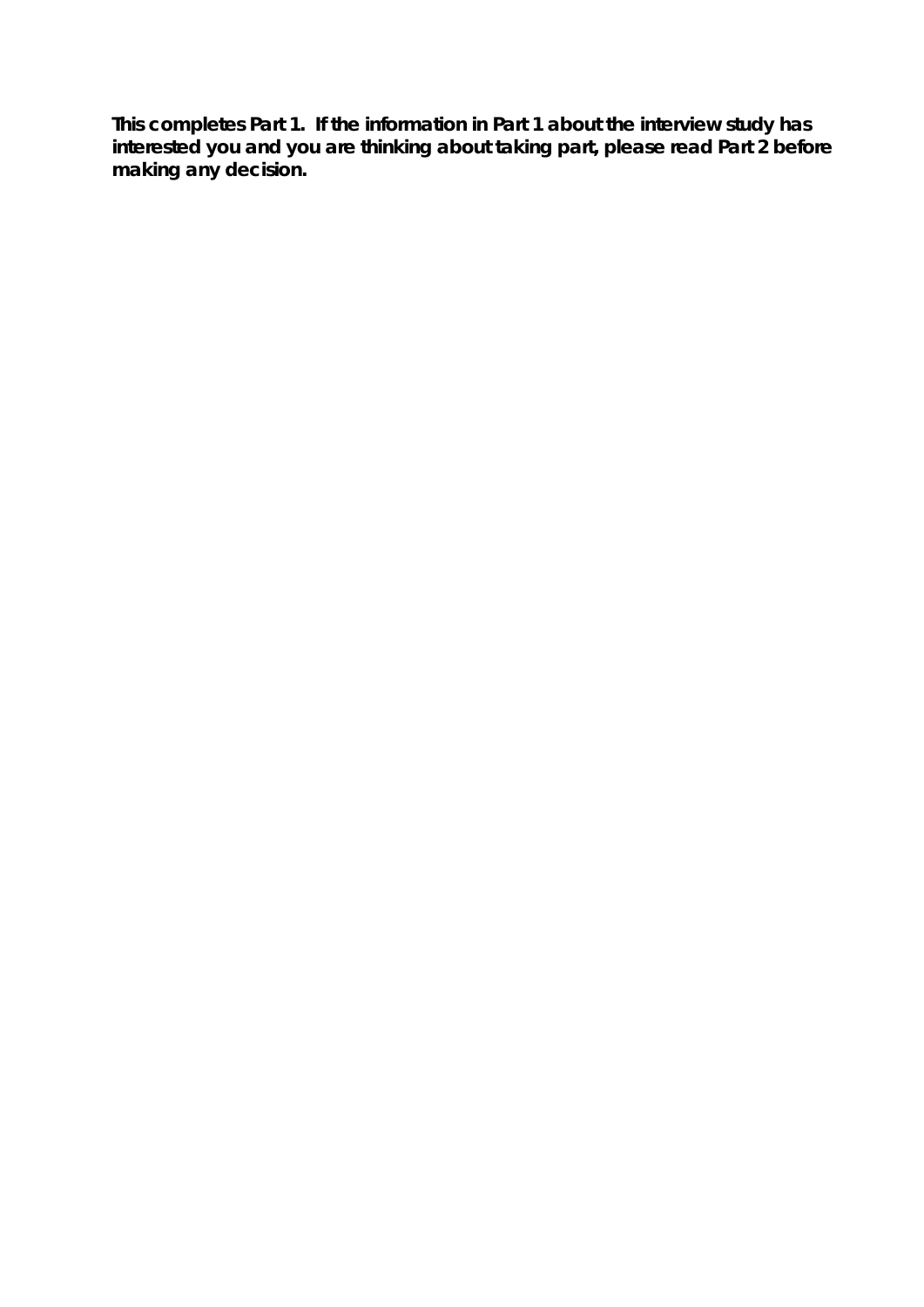### **Part 2**

### **What will happen if I don't want to carry on with the interview?**

If you agree to take part and then do not want to carry on with the interview you can just tell the researcher, who will then stop the interview. You do not have to give a reason. You can also ask for the recording to be stopped at any time without giving a reason. Your health services and other services will not be affected.

### **What if there is a problem?**

If you have a concern about any aspect of this study you should ask to speak to the researchers who will do their best to answer your questions. You can do this by contacting Jacqueline Barnes at 0207 079 0837. If you remain unhappy and wish to complain formally you can do this by using the NHS complaints

procedure [http://www.nhs.uk/choiceintheNHS/Rightsandpledges/complaints](http://www.nhs.uk/choiceintheNHS/Rightsandpledges/complaints/Pages/NHScomplaints.aspx) [/Pages/NHScomplaints.aspx](http://www.nhs.uk/choiceintheNHS/Rightsandpledges/complaints/Pages/NHScomplaints.aspx) making your complaint to your local health trust.

## **Will my taking part in this study be kept confidential?**

Information about you will be kept strictly confidential and any identifying information such as your name and address will be removed so that you cannot be recognised. Participants are identified in computer records only by a number. No one outside the research team is given access to the information. In keeping with Data Protection guidelines, after research reports are written and published the information is kept for five years, then disposed of securely by shredding paper documents and cleaning computer storage. Audio recordings made during the research will be used only for analysis. No other use will be made of them without your written permission, and no one outside the project will be allowed access to the original recordings.

No information about you will be shared with any other agency except where UK law requires otherwise. What this means is that if you say something to the researcher in the interview that suggests you or your infant are at risk of harm or in immediate danger, or if you tell them about thoughts of harming yourself, then the research team will need to share this information with a professional involved in your care so that additional help can be arranged. You will be told if this occurs.

### **What will happen to the results of the research study?**

The results of the study should be available about six months after the study ends. This will probably be in the Autumn of 2016. We will keep you informed about progress and share the main findings, though newsletters, twitter or other electronic means, and local meetings. The results will be presented in government reports, in academic journals and in other formats for nonacademic audiences.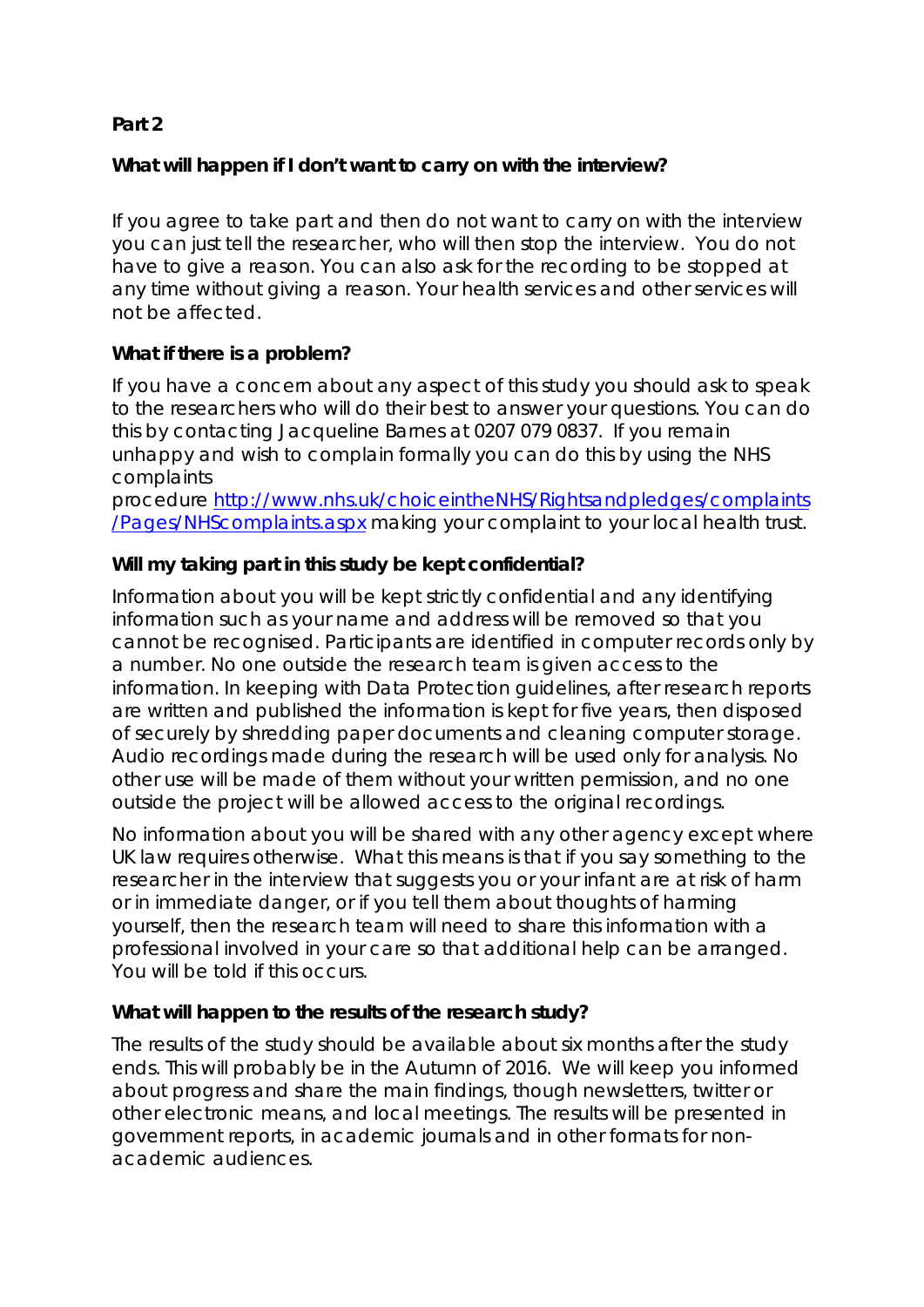### **Who is organising and funding the research?**

The Institute for the Study of Children, Families and Social Issues at Birkbeck, University of London is leading the research and the NHS National Institute for Health Research is funding the research. If you have any questions please do not hesitate to contact us at the telephone number or address given below.

#### **Who has reviewed the study?**

Before funds were given for the study the NIHR obtained independent expert reviews of the plans. All research in the NHS is also looked at by an independent group of people, called a Research Ethics Committee, to protect your interests. It was approved in May 2013 by the South West Frenchay Committee in Bristol.

Thank you for reading this.

**Institute for the Study of Children, Families and Social Issues**

**Birkbeck, University of London**

**Malet Street, London WC1E 7HX**

**020 7079 0823, fax 020 7079 0827**

**For any enquiries e-mail: firststepsinfo@bbk.ac.uk**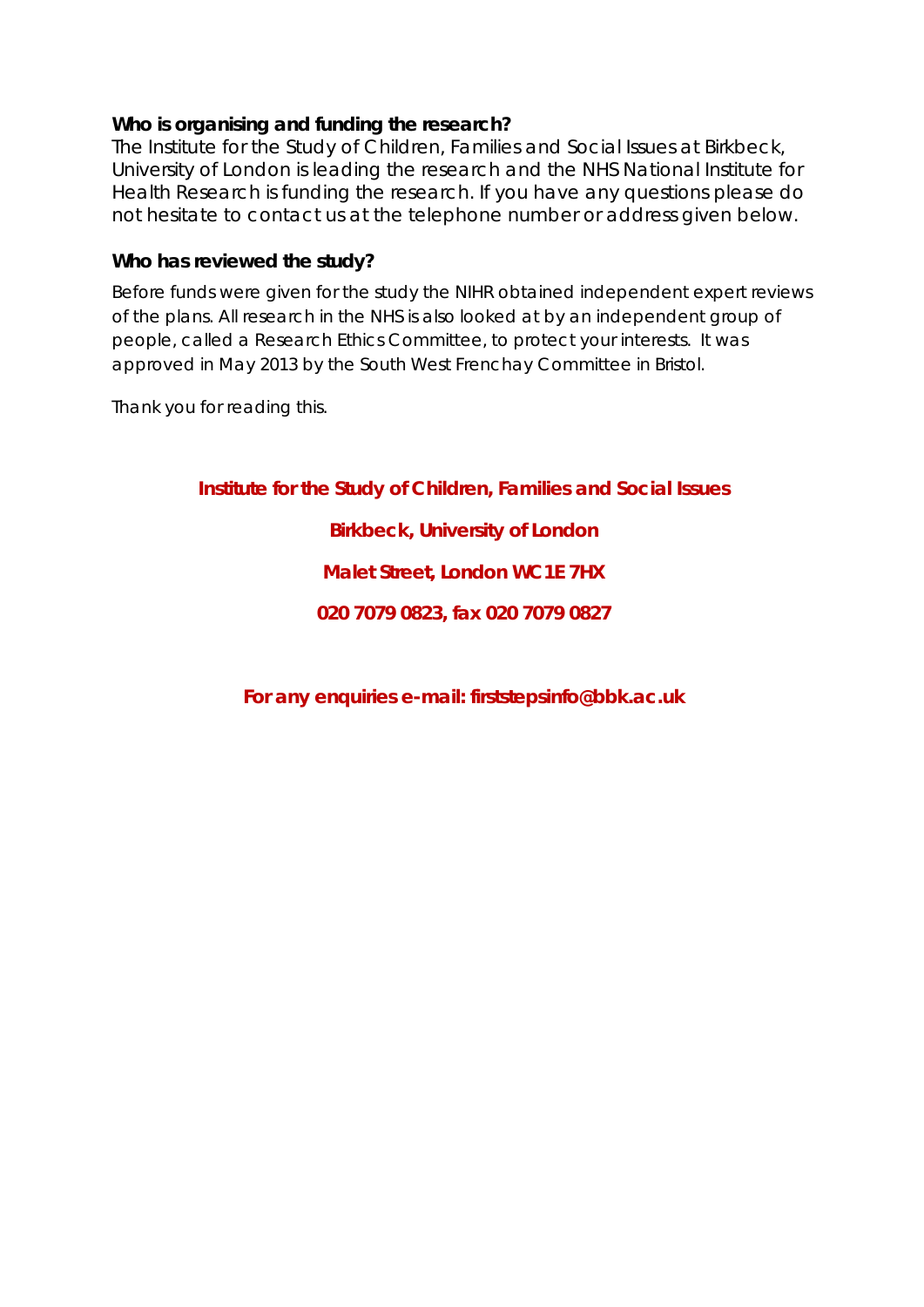## **First Steps Study**

## **Interview Guide: Looked-After Participant - gFNP**

Interview to be conducted in a conversational style, covering the topics listed below, but letting the discussion be as natural as possible. This will allow interviewees to raise issues of importance to them, and the interviewer will follow these leads as they arise. Explain that the only information the interviewer currently has is that the interviewee told the trial researchers that s/he was looked-after when younger (or is still 'looked after'), and we are particularly interested in learning what parents who have been looked-after think about their experiences of pregnancy, being a parent, and the antenatal and postnatal care and support they have been given. Interviewers should use prompts to formulate questions appropriately.

#### **A. Experience of being looked-after**

1. Could you tell me something about your experience of being looked-after?

### *Explore:*

- •How long ago; Reasons for placement (if participant happy to share this information); with whom respondent lived/for how long? NOTE: participants may have had many placements.
- •How well interviewee get on with the people they were placed with and whether they are still in touch with (any of) them?
- Whether they were in contact with their birth parents and/or other family members during this time? What their relationship is now like with their parent(s)/family?
- When they left care? What happened afterwards? (housing, employment etc.)
- 2. When did you find out you were pregnant? *Explore:* whether pregnancy was planned; living situation at the time; how respondent felt when s/he found out she was (partner was) pregnant.
- 3. Did you have any worries about being pregnant?

*Areas to explore: reaction of others (include partner, family, significant others); health* problems (physical, mental, substance misuse); housing; perceived ability to parent; social support.

4. Do you think being a looked-after young person affected how you felt about being pregnant?

**If 'yes'** explore how.

5. Do you think being a looked-after young person influenced how you thought about being a parent?

**If 'yes'** explore how.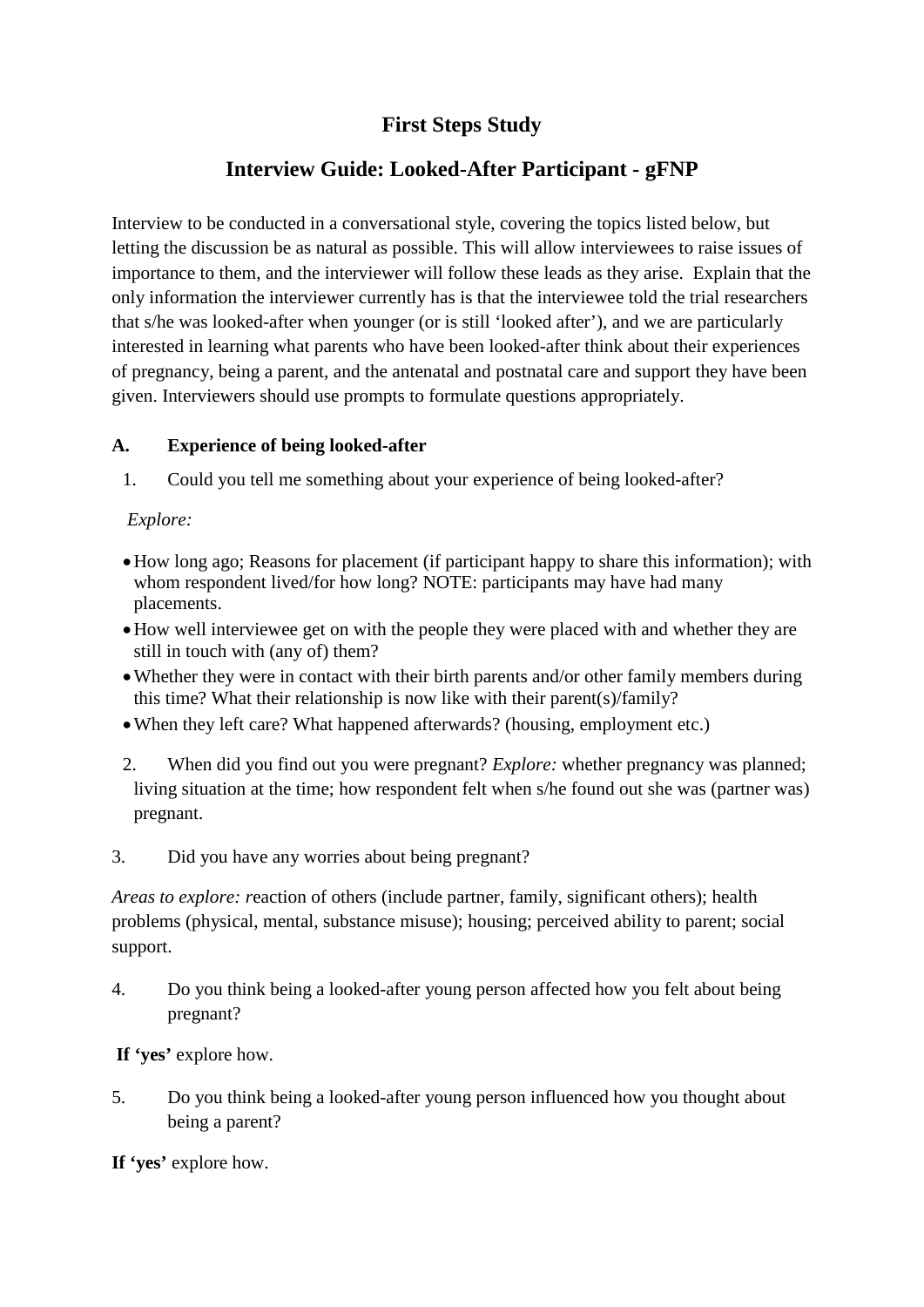#### **B. Deciding to take part in the study and initial thoughts about gFNP**

Remind participant of how they came to be offered gFNP.

- 6. How and when did you first hear about the study and about gFNP? *Explore:* how they felt about the study and whether they had any views about what sort of care they hoped to get.
- 7. How did you feel when you were told that you would be offered Group Family Nurse Partnership?

*Explore*: what they thought the benefits might be of being in a group with other pregnant women; how they felt about being in a group with women and their partners; whether they had any worries and if so, what?

8. [If woman has/had a partner] ask for her partner's views about gFNP? *Explore:* whether he was pleased respondent was going; whether he wanted to attend or not, and why.

9. Did you go to along to any of the Group Family Nurse Partnership sessions? **[If none attended go to Q 43]**

#### **C Attendance at gFNP sessions during pregnancy**

- 10. About how many sessions did you attend during your pregnancy? If not all, what were the reasons you missed some sessions? (E.g. travel, work, other commitments)
- 11. **[If woman has/had a partner]** Did your partner attend at all while you were pregnant?

*Explore:* number of sessions attended/missed and was there anything that made it more or less likely that he would go to sessions?

#### **D. Experiences of gFNP during pregnancy**

12.What was it like being part of the group? *Explore:* Whether interviewee knew any other group members before they attended.

How many people went to each meeting; was it a nice group and were people easy to get on with? Did interviewee look forward to going?

Did many partners attend? Did people have lots in common in addition to being pregnant

#### **[If partner]** Ask about partner's experiences?

- 13.What did you think about the information you were given in the group when you were pregnant?
- 14.What did you think about checking your blood pressure and urine yourself?
- 15. Do you think the group helped to prepare you for the birth? **If yes,** *Explore*: in what ways; interviewee's experience of birth

**If no,** *Explore*: what might have been helpful.

#### **[If the woman has a partner]** ask if she thinks it helped your partner?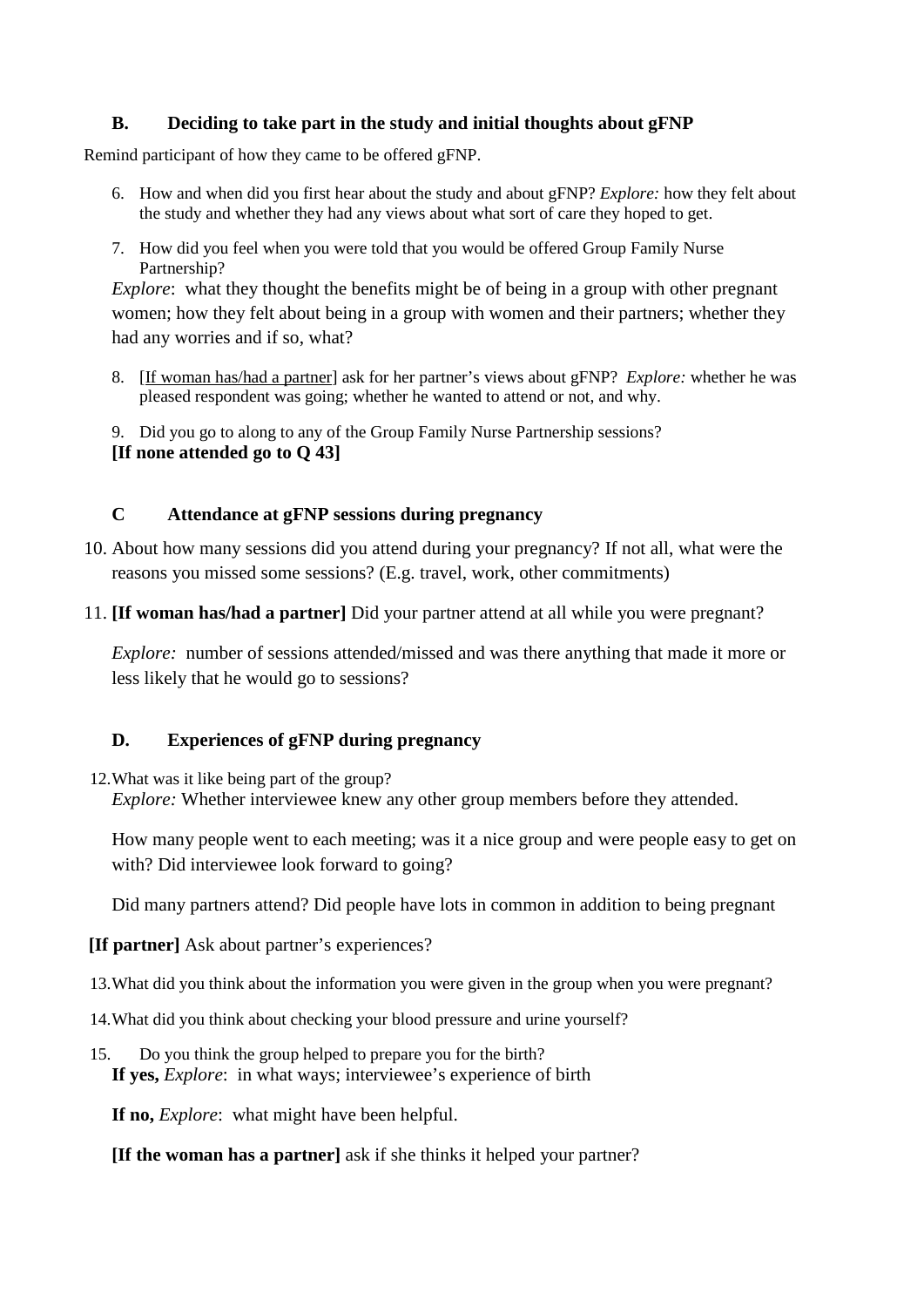16. Do you think the Group helped to prepare you for becoming a parent? *Explore:* in what ways, and whether interviewee would have liked an opportunity to discuss things that were not covered.

### **E. Attendance at gFNP sessions after the birth**

17. Did you go to along to any of the Group FNP sessions after your baby was born?

*Explore: how many; reasons for missing sessions, including any difficulties getting to the* group.

#### **[If no sessions attended after birth, go to Q 43]**

18. What about your partner. Did he attend any of the groups after your baby was born? *Explore: h*ow many sessions; what made it more or less likely that he would go.

### **F. Experiences of gFNP sessions after baby's birth**

- 19. What was it like being part of the group after your baby was born?
	- 20. Are there any topics or activities that you have you found to be particularly useful and/or enjoyable to discuss?
	- 21. Were you able to talk about things that you were concerned about? If not, why not?
	- 22. Did you feel you could you be completely honest in the group, saying what you were really thinking? Did you talk about anything there that you had not talked about before with other people?
- 23. Did the group discuss anything that you found difficult or upsetting, or made you feel uncomfortable?

**If yes** *Explore further*: Ask for examples, and how she managed situations; ask if there was anything that would have made it easier for her?

24. **[If partner attended]** What about your partner? Did the group discuss anything that he found difficult or upsetting, or made him feel uncomfortable?

**If yes** *Explore further: as 23 above.*

25. How did you feel about the group coming to an end? *Explore: Any worries about the group ending; whether interviewee will continue to see any of* the mothers again; if s/he knows where to get help or advice if they need it.

#### **G. Impact of the programme**

26. Has going to the group affected how you think about being a parent or how you think about bringing up children? If so, please can you give me some examples?

27. Has going to the group affected how you think about the future? If yes, in what ways?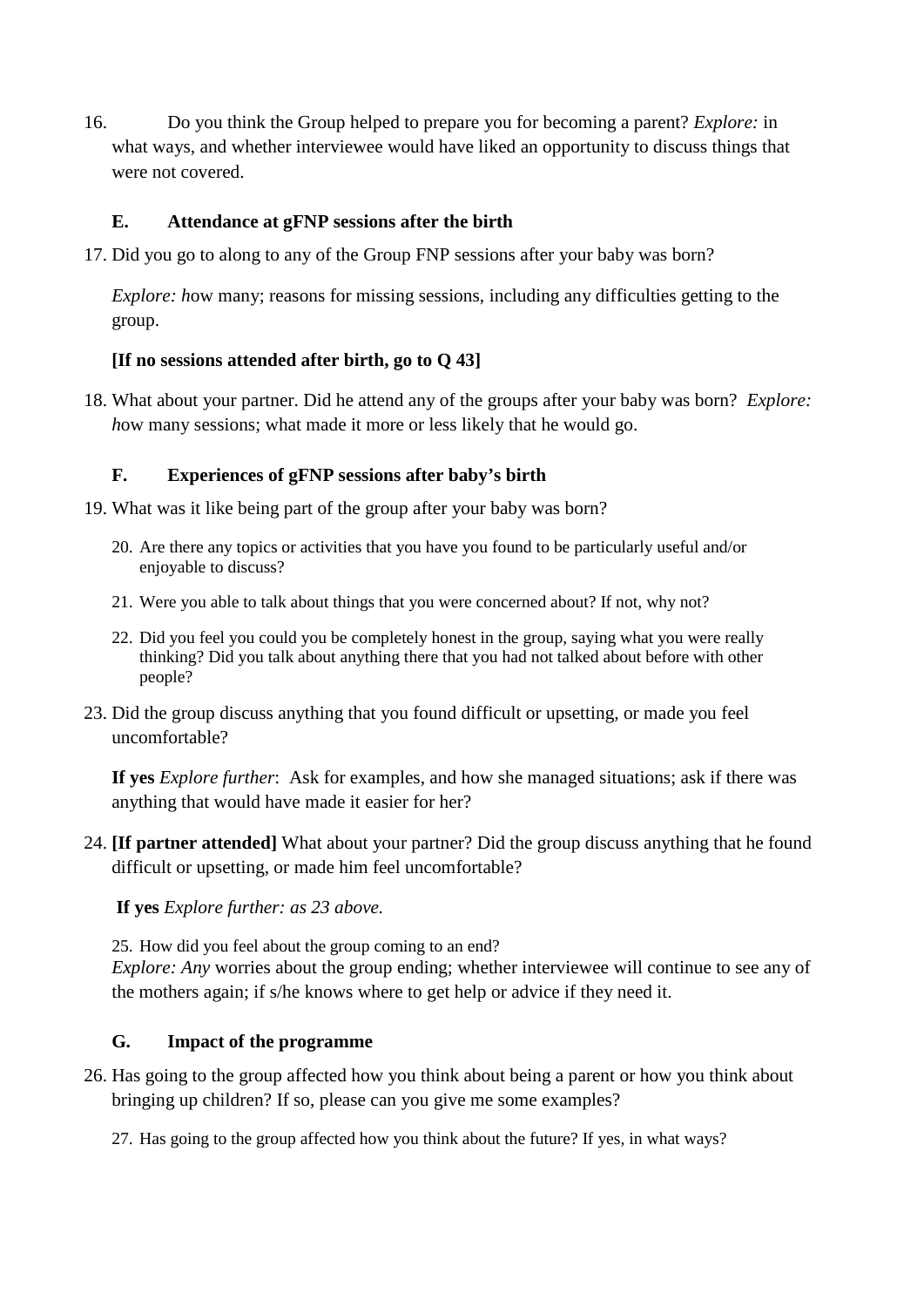- 28. Did the group help you with any particular worries that you had? If so, could you tell me something about them, and how being part of the group helped?
- 29. On a scale from 1 to 10 how would you rate the difference going to the group has made to the way you are looking after your baby**?**

*1= not at all, not learned anything new and have lots of other support anyway*

*10 = made all the difference in the world, it has helped me to be much more confident in the way that I care for my baby than I might have been*

1 2 3 4 5 6 7 8 9 10

Can you tell me a bit more about why you made that rating? For example:

- Are there things you would have liked to learn about that were not covered?
- Are there things about caring for a baby that you worried about before you went to gFNP?

#### **H. Relationships in the FNP group**

30. Thinking back, how would you describe your relationships with the Nurses who ran the group?

*Explore:* any difference in interviewee's relationship with the Family Nurse midwife and the other Family Nurse? If so, ask interviewee to elaborate.

- 31. What about your relationship with other mothers or fathers in the group?
- 32. Do you have any special friends among the group members? If yes, are you still in touch with them?
- 33. What do you think about how the group worked? *Explore:* did some members take up a lot of the time talking about their own issues, so that you did not get a chance to say what you wanted?
- 34. Are there things about being with other mums with similar aged babies that make the group especially helpful?

#### **I. Your thoughts about gFNP and mums who have been looked-after**

35. Do you think that gFNP was particularly helpful to you as someone who has spent time as a looked-after young person?

- 36. Do you think it would be helpful for other parents how have been looked-after? If Yes, can you say something about why?
- 37. Some people think that it is harder for women who have been looked-after to take part in a group like gFNP. What do you think about that?

*Explore:* reasons for response; what they think about partners who have been looked-after?

38. Is there anything you would change about the programme to make it more helpful for parents with experience of being looked-after? *Prompt: practical arrangements; the way the groups are run; different topics or activities?*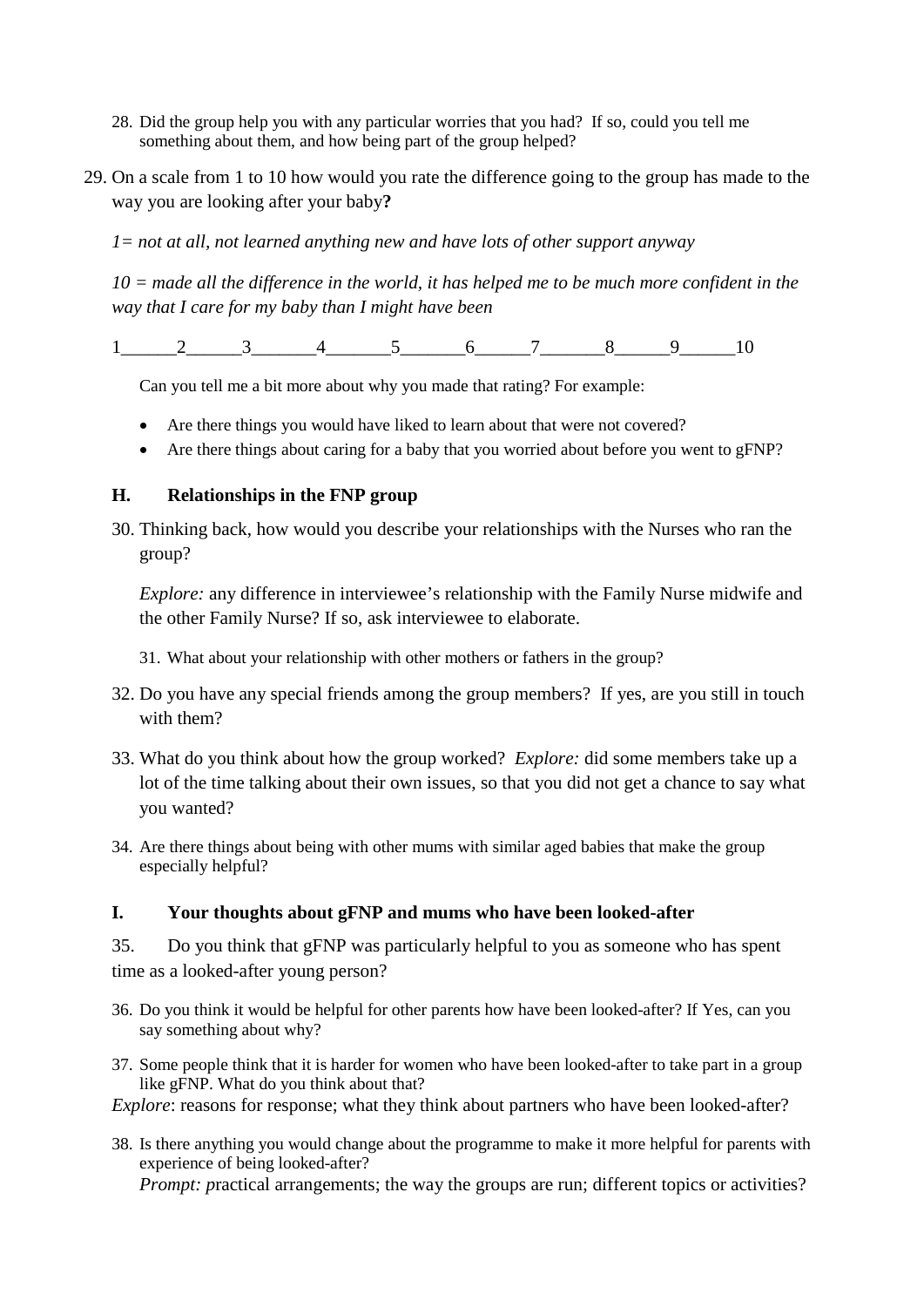39. Is there anything that you think people providing gFNP services to parents who have been lookedafter should know? Is there anything they should think about or pay special attention to?

#### **J. Overall thoughts about gFNP**

- 40. If you could change anything about the group, what would it be?
- 41. Would you recommend Group FNP to others?
- 42. If you were asked to tell someone else about the group FNP programme, what would you say?

#### **[Continue here, if respondent didn't attend/stopped attending gFNP].**

43. Can you tell me why you didn't attend/stopped attending the gFNP sessions? *Explore*: logistical (transport, other demands); *n*ot needed; partner didn't like woman attending; aspects not enjoyed/liked

44. Did you think about returning to gFNP at any time, for example, once your baby was born if you stopped in pregnancy, or once our baby became more active in infancy? *Explore:* adequate support from family and/or friends; disliked it too much (explore further if not already covered above); prefer mainstream services from midwife/Health Visitor; better support from parenting groups/Sure Start/Family Centres; other sources of support.

### **[ALL]**

- 45. Have you used any other services or support? *Explore:* Family members or friend; parenting groups/Sure Start Children's Centres/Family Centres; Drop in; Social services; Other including usual midwifery and heath visitor care.
- 46. **If relevant:** How do these types of support or services compare with what you experienced with gFNP? Did these meet your needs?

#### **K. Support offered as part of a research trial**

You may remember that, at the moment, women only have a chance of attending the Family Nurse Partnership Groups as part of a large research project.

- 47. Do you think people would feel differently about joining and/or taking part in the groups if they could join without having to be part of a research project?
- 48. What has it been like to take part in this research? *Explore: What did you think about the different things you were asked to do for the research? Is there anything that you think we should change when we do this sort of research?*

#### **L. Final thoughts**

49. Is there anything else that you would like to say about gFNP, or any of the other support that you have received while you were pregnant or up to your child's first birthday?

*Thank participant for their time and help with the study.*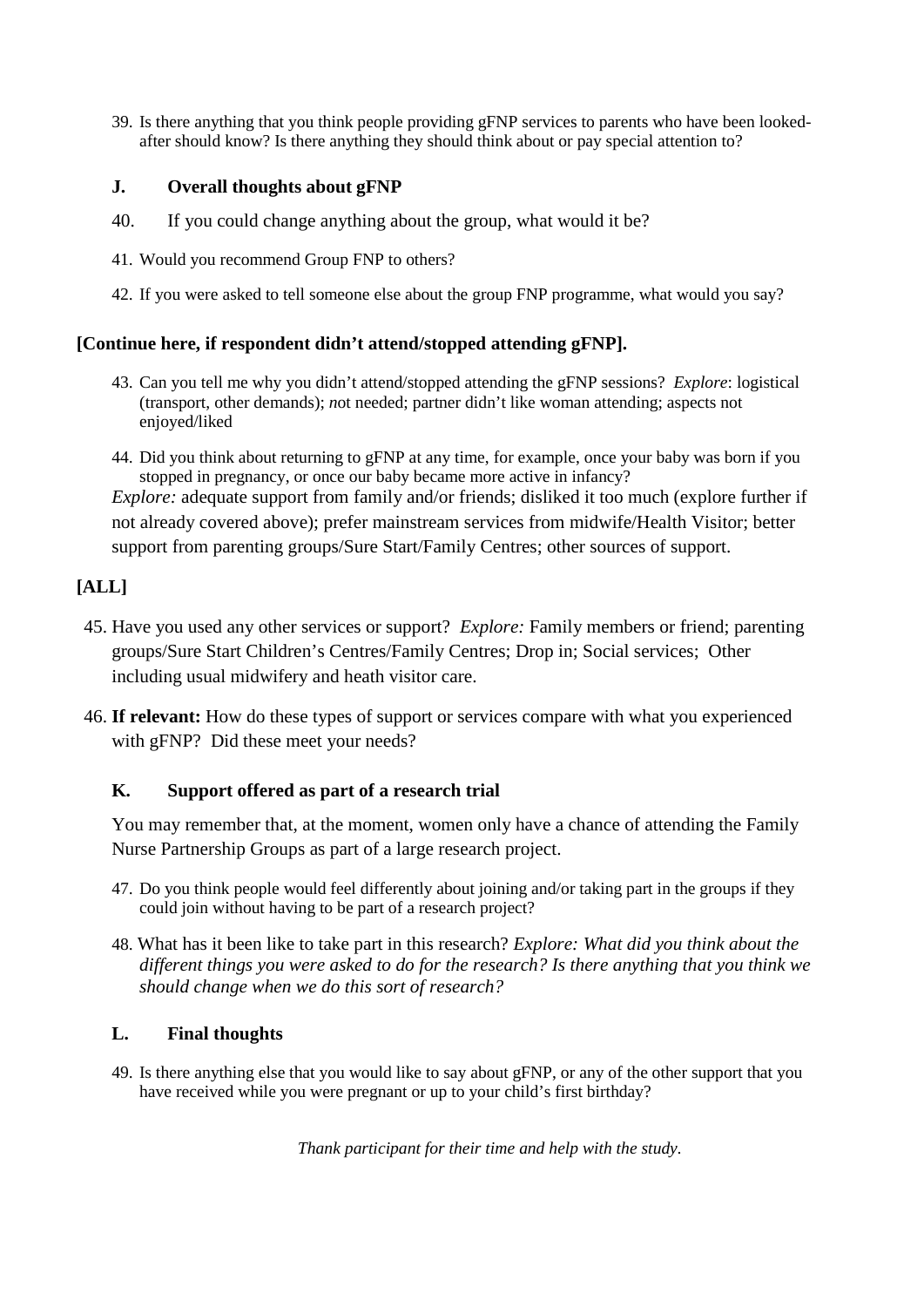### **First Steps Study**

#### **Interview Guide: Looked-After Participant – Usual Care**

Interview to be conducted in a conversational style, covering the topics listed below, but letting the discussion be as natural as possible. This will allow interviewees to raise issues of importance to them, and the interviewer will follow these leads as they arise. Explain that the only information the interviewer currently has is that s/he told the trial researchers that s/he was looked-after when younger (or is still 'looked after'), and we are particularly interested in learning what parents who have been looked-after think about their experiences of pregnancy, being a parent, and the antenatal and postnatal care and support they have been given. Interviewers should use prompts to formulate questions appropriately.

#### **A. Experience of being looked-after**

- 1. Could you tell me something about your experience of being looked-after? *Explore:*
	- How long ago; Reasons for placement (if participant happy to share this information); with whom respondent lived/for how long? NOTE: participants may have had many placements.
	- How well interviewee get on with the people they were placed with and whether they are still in touch with (any of) them?
	- Whether they were in contact with their birth parents and/or other family members during this time? What their relationship is now like with their parent(s)/family?
	- When they left care? What happened afterwards? (housing, employment etc.)
- 2. When did you find out you were pregnant? *Explore:* whether pregnancy was planned; living situation at the time; how respondent felt when s/he found out she was (partner was) pregnant.
- 3. Did you have any worries about being pregnant? *Areas to explore:* reaction of others (include partner, family, significant others); health problems (physical, mental, substance misuse); housing; perceived ability to parent; social support.
- 4. Do you think being a looked-after young person affected how you felt about being pregnant? **If 'yes'** explore how.
- 5. Do you think being a looked-after young person influenced how you thought about being a parent?

**If 'yes'** explore how.

#### **B. Deciding to take part in the study and initial thoughts about gFNP**

- 6. How and when did you first hear about the First Steps study and about gFNP? *Explore:*  how they felt about the study and whether they had any views about what sort of care they hoped to get.
- 7. How did you feel when you were told that you would have the services normally available, rather than Group Family Nurse Partnership? *Explore*: what they knew about antenatal services; what, if anything, they were looking forward to in particular; whether they had any worries and if so, what?
- 8. How would you have felt if you had been told that you were in the set of women offered the Group Family Nurse Partnership?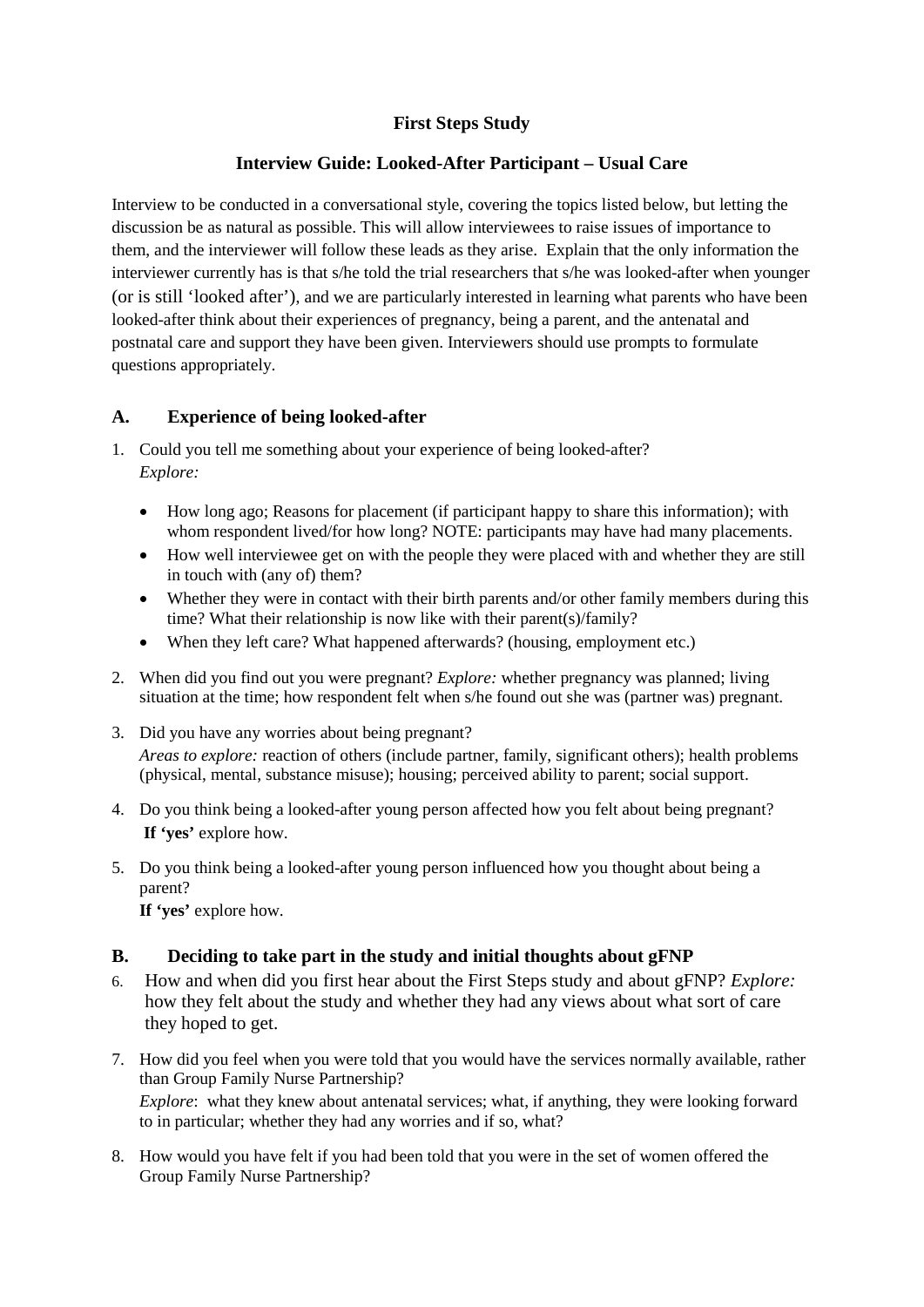*Explore*: would they have preferred to be in the gFNP group (if so, why?); what they felt the benefits might be of being in a group with other pregnant women; what might the downside be? What about being in a group with women *and their partners*?

9 [If woman has/had a partner] What did your partner think about it? *Explore* whether he hoped that you would be allocated to gFNP and if so, his reasons.

#### **C. Experience of care during pregnancy**

- 10. What sorts of antenatal care did you receive during your pregnancy? *Explore*: type of antenatal care; location; staff (same people/team/different); whether interviewee got to know a particular midwife well; was this the same person who delivered her baby.
- 11. As far as you know, did you keep all of your antenatal appointments during your pregnancy? **If not all**, *Explore* reasons for missed appointments e.g. travel, work, other commitments; no one to go with, didn't see any value?
- 12. **[If woman has/had a partner]** Did your partner attend your ante-natal appointments with you? *Explore:* number of sessions attended/missed and was there anything that made it more or less likely that he would go to sessions?

#### **D Experiences of antenatal care**

- 13. How would you describe the antenatal care you received? *Explore:* whether staff were friendly and welcoming; whether they knew anyone else who was attending the clinics or classes; whether they made any friends during this time. **[If partner]** Ask about partner's experiences?
- 14. When women are pregnant they are given a lot of information, for instance about looking after yourself, about what to eat, about things that might harm your baby such as smoking or medicines. What did you think about the information you were given when you were pregnant? *Explore:* whether staff explained things well; whether they were able to ask anything they wanted to know, or share any worries; whether written information was clear and helpful and whether it answered the questions they wanted answered; were any questions not properly answered?
- 15. Do you think you were well prepared for the birth of your baby? **If yes**, *Explore:* in what ways **If no,** *Explore:* what might have helped **[If the woman has a partner]** *Explore:* how it helped the partner?
- 16. Do you think the antenatal care you received helped to prepare you for becoming a parent? *Explore:* in what ways, and whether interviewee would have liked an opportunity to discuss things that were not covered.
- 17. What parts of your antenatal care did you find most helpful? *Prompts: leaflets, someone to talk to, antenatal classes; talking to other mums, other ways?* [**If the woman has a partner**] What about your partner?

#### **E. After the birth**

18. Did you see a midwife after the baby was born?

*Explore:* whether it was the same person who delivered the baby; how many times did she visit and were visits helpful? If so, in what ways?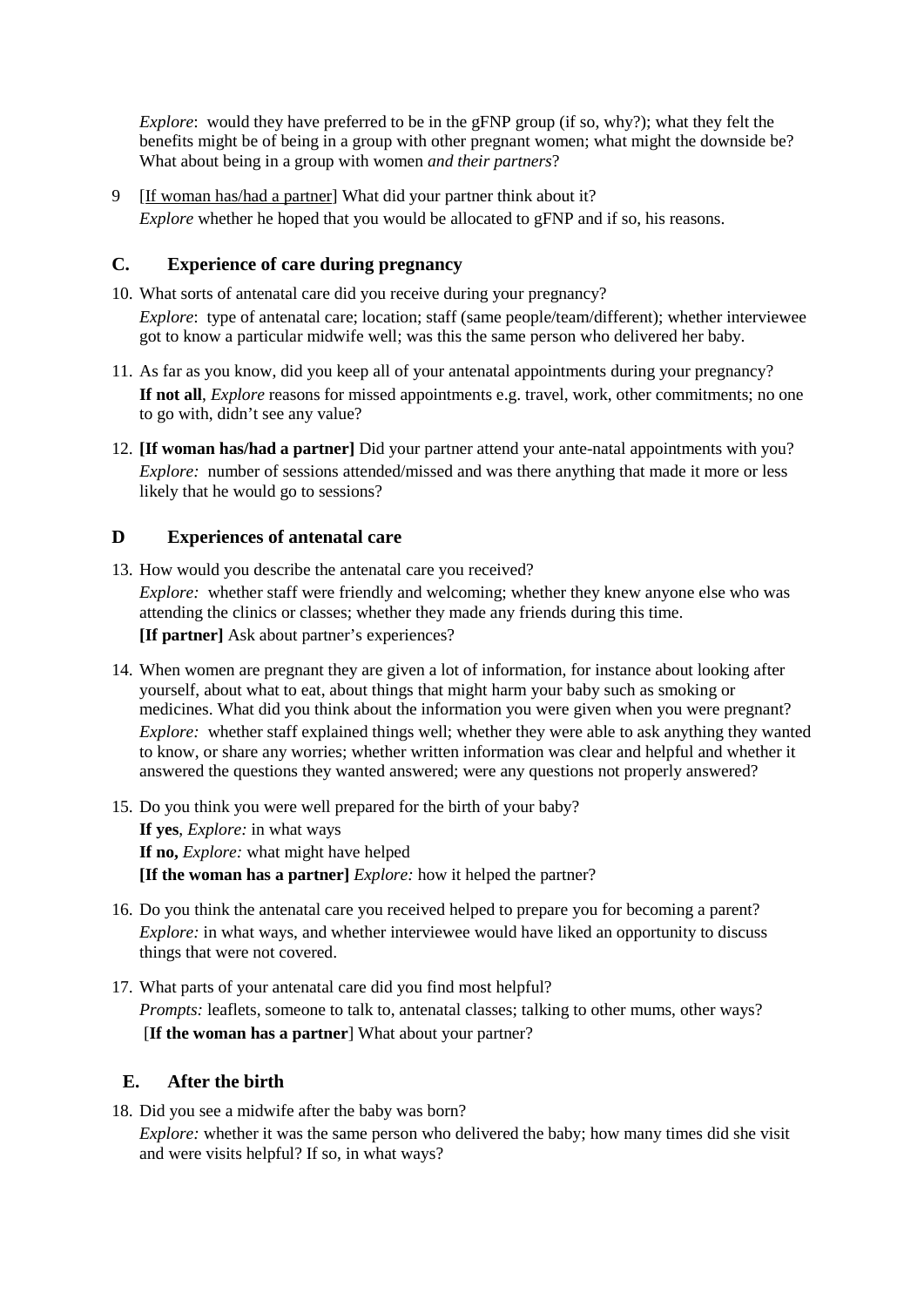19. When did you first see your health visitor after the baby was born?

*Explore*: have parents always seen the same health visitor; how often did she visit the home in the year after the baby was born; how often did parents see her at the clinic; does she still visit and were her visits / are her visits helpful?

- 20. What about your partner. Was he at home when the midwife or health visitor called? Did he go to clinic appointments with you? *Explore*: how often would he have seen the health visitor, when and where? Did he find it helpful, if so, how?
- 21. Are there any topics or activities that you have you found to be particularly useful and/or enjoyable to discuss with the health visitor?
- 22. Were you able to talk about things that you were concerned about? If not, why not?
- 23. Did you feel you could you be completely honest with her, saying what you were really thinking? Did you talk about anything there that you had not talked about before with other people?
- 24. Did she want to discuss anything that you found difficult or upsetting, or made you feel uncomfortable?

**If yes** *Explore further*: Ask for examples, and how she managed situations; ask if there was anything that would have made it easier for her?

- 25. **[If partner present at some/all appointments/visits]** What about your partner? Did he find it difficult or upsetting to talk about some things? **If yes** Explore further: as 24 above.
- 26. Do you see your health visitor as often as you would like? *Explore:* too often/not enough; reasons; too many changes of health visitor?
- 27. Have you used any other services or support? *Explore*: Family members or friends; Parenting groups/Sure Start Children's Centres/Family Centres; Drop in; Social services; Other.
- 28. **If relevant:** How do these types of support or services compare with the support from your HV? How did they help?

### **F Impact of the programme**

- 29. Thinking back over your pregnancy and the twelve months after your child was born, do you think the care you have received from the midwife/we (wives) and health visitor(s) has affected how you think about being a parent or how you think about bringing up children? If so, please can you give me some examples?
- 30. Have they affected how you think about the future? If yes, in what ways?
- 31. Did they help you with any particular worries that you had? If so, could you tell me something about them, and how being part of the group helped?
- 32. On a scale from 1 to 10 how would you rate the difference that your antenatal care and the contact you have had with your health visitor(s) have made to the way you are looking after your baby?

*1= not at all, not learned anything new and have lots of other support anyway*

*10 = made all the difference in the world, it has helped me to be much more confident in the way that I care for my baby than I might have been*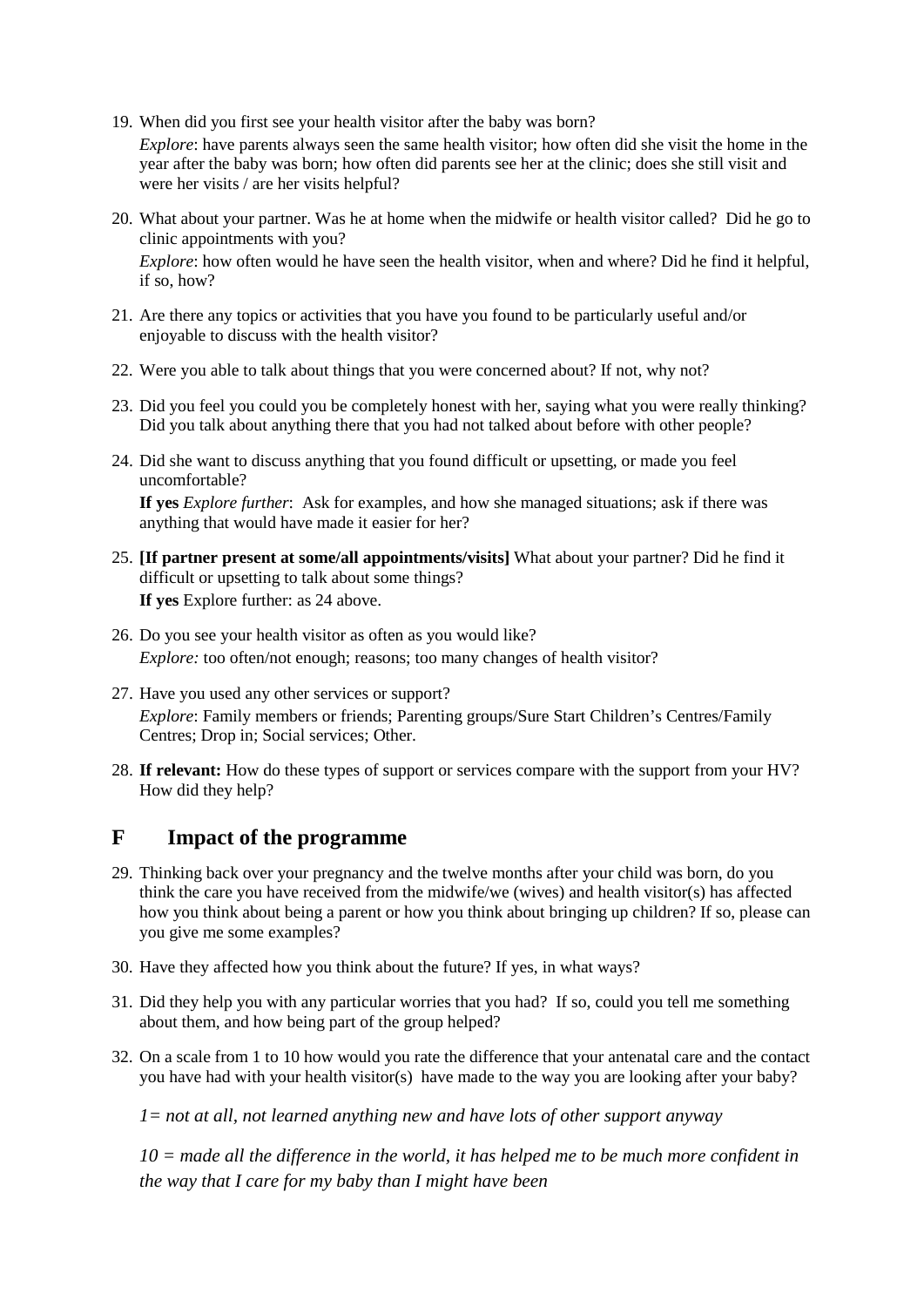|  | __ | __ |  |  |  |
|--|----|----|--|--|--|

Can you tell me a bit more about why you made that rating? For example:

- Are there things you would have liked to learn about that were not covered?
- Are there things about caring for a baby that you were worried about when you were pregnant?

#### **G. Relationships with staff**

- 33. Thinking back, how would you describe your relationships with your midwife and health visitor?
- 34. Are you still in touch with anyone you met at antenatal appointments or antenatal classes?

#### **H. Your thoughts about the services for parents who have been looked-after**

- 35. Given your experiences as a looked-after young person, do you think that the antenatal care and health visiting services you have received was particularly helpful? If so, in what ways?
- 36. Do you think these services provide the kind of help and support that other parents who have been looked after would find useful? If Yes, can you say something about why?
- 37. Is there anything you would change about the care you received to make it more helpful for parents with experience of being looked-after? *Prompt: practical arrangements; the way the groups are run; different topics or activities?*
- 38. Is there anything that you think people providing services to parents who have been looked-after should know? Is there anything they should think about or pay special attention to?
- 39. If you could change anything about the way that the health care services are provided, what would you change?
- 40. If you were asked to tell someone else about the antenatal care you received, or about the health visiting service, what would you say?

#### **I. Final thoughts**

- 41. What has it been like to take part in this research? *Explore: What did you think about the different things you were asked to do for the research? Is there anything that you think we should change when we do this sort of research?*
- 42. Is there anything else that you would like to say about the support that you have received while you were pregnant or up to your child's first birthday?

*Thank participant for their time and help with the study.*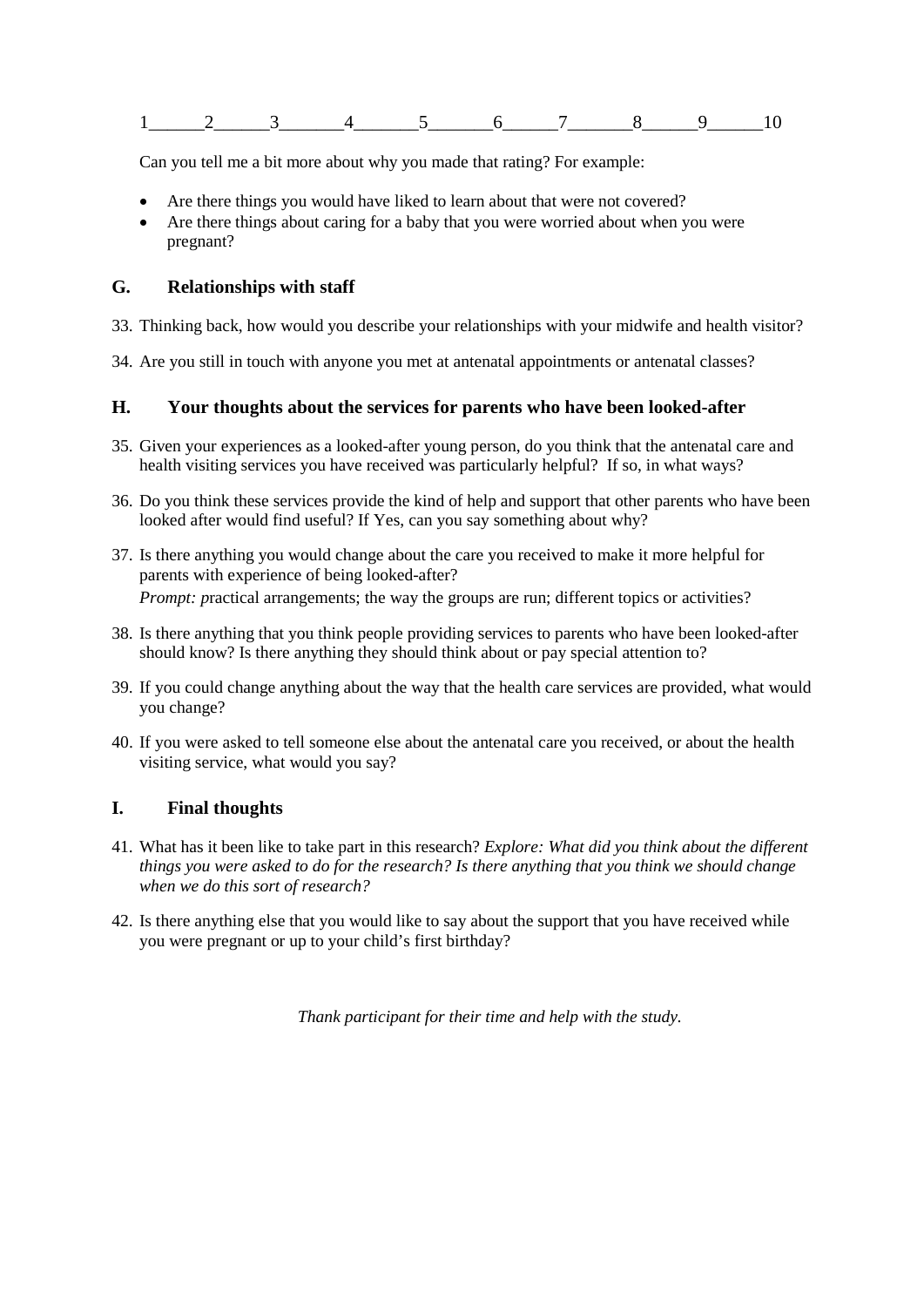



# *First Steps Study*

# **Family Nurse Qualitative Interview Information Sheet**

# **Looked –After**

### **The study**

We are inviting you to take part in the First Steps research study. Before you decide it is important to understand why this part of the research is being done and what it would involve. Please take the time to read the following information carefully. It explains why this part of the research is being done and what it will mean for you. Feel free to discuss it with colleagues, or anyone else you normally talk to.

**Part 1** tells you the reason for the interview and what will happen if you take part.

Part 2 gives you more details about the way the study is managed. Please contact us if anything is not clear or if you have any questions.

#### **Part 1**

### **What is the purpose of the study?**

The research study is part of an evaluation of Group Family-Nurse Partnership (gFNP). In our study we are comparing families receiving usual services with other families who are receiving usual services plus gFNP. Some of the parents in the study have a history of being looked-after, and we want to know how helpful the service might be to them, and the contribution that gFNP might make overall to services for this group.

#### *Why have I been invited to take part in the study?*

You have been involved in delivering the Group Family Nurse Partnership (gFNP) programme in one of the seven sites participating in the First Steps study. We are inviting you to take part because you have worked in a group which included members who were 'looked after'. We would like to hear your views on the extent to which their needs were met by gFNP and whether there were any particularly challenges in offering support to these parents. We are also interested in your thoughts about how gFNP fits with other services in your area, and whether there are any additional interventions or alternative sources of support that might be considered.

### **Do I have to take part?**

No. You do not have to take part in this research, which is completely independent and separate from any service provision. Your views would, however, be very valuable. If you agree to take part you can still withdraw at any time without having to give a reason. If you agree to take part, we will ask you to sign a consent form to indicate that you agree to be interviewed.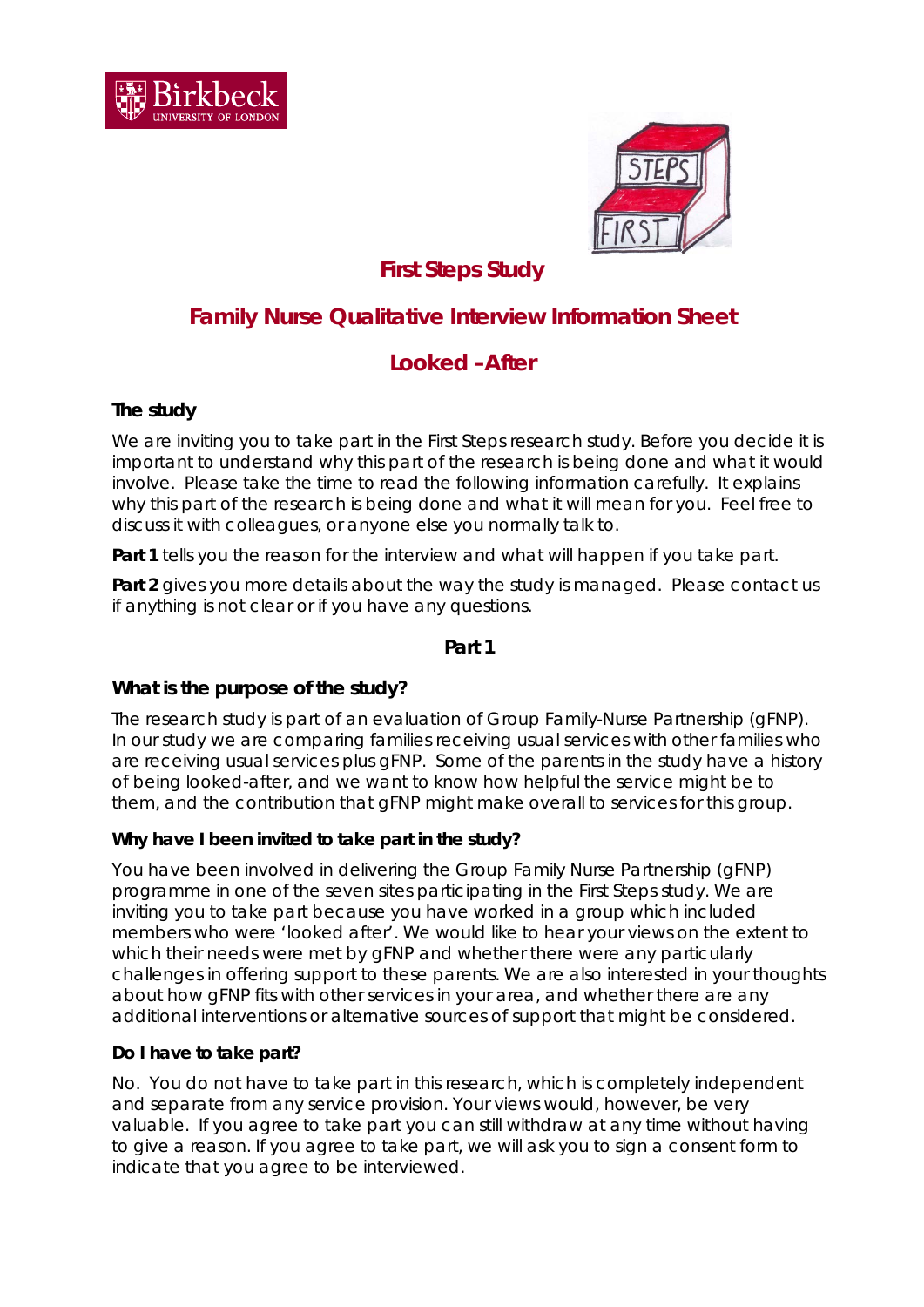#### **What will happen to me if I take part?**

If you agree, you will be asked to take part in one interview lasting about 45 minutes to one hour. It can take place at your place of work or at any other convenient location of your choice. Before starting the interview, the researcher will go through this information with you, and answer any questions you might have.

We have an interview guide which we will send you before the interview, so that you know the sorts of issues we would like to discuss. We would like to talk to you about your experiences of working with parents with a looked-after history, how you think they engaged with gFNP, how and to what extent you think it benefitted these participants and any challenges that you think need to be considered in working with parents with a looked after history and their children. We are also interested in your views on the relationship between gFNP and other services, and what additional services you think would benefit this group. This is, however, a guide to steer the interview, and we are interested to hear your views on any issue you think is important when providing antenatal care and post-natal support for parents who have been looked-after. **We will not ask you to discuss named individuals.**

To allow the interview to be more natural, and avoid note taking, it will be audiorecorded and the conversation typed out later – with any names altered to make sure that they cannot be recognised. You can ask for the audio recording to be stopped at any time without having to give a reason. The information from your interview will not be shared with your employer or your co-workers.

#### **What are the possible disadvantages and risk of taking part?**

There should not be any disadvantages or risks to you. We find that most professionals enjoy talking about their work. If you do find any question difficult to answer you can ask to move on to other topics, or stop the interview if you wish.

#### **What are the possible benefits of taking part?**

This is a new way of supporting mothers during their pregnancy and in the first year of parenting. You are among the first practitioners in this role so your views will be important in finding out how the service is working, and how gFNP and other services might best support looked-after parents and their children. This should be of benefit to other professionals and families in the future, guiding policy and practice.

#### **What if there is a problem?**

Any complaint about your experiences during the study or any possible harm you might suffer will be addressed. Details about this are given in Part 2.

#### **Will my taking part in the study be kept confidential?**

Yes. We follow ethical and legal practice and all information about you is handled in confidence. The details are included in part 2.

**This completes Part 1. If the information in Part 1 about the interview study has interested you and you are thinking about taking part, please read Part 2 before making any decision.**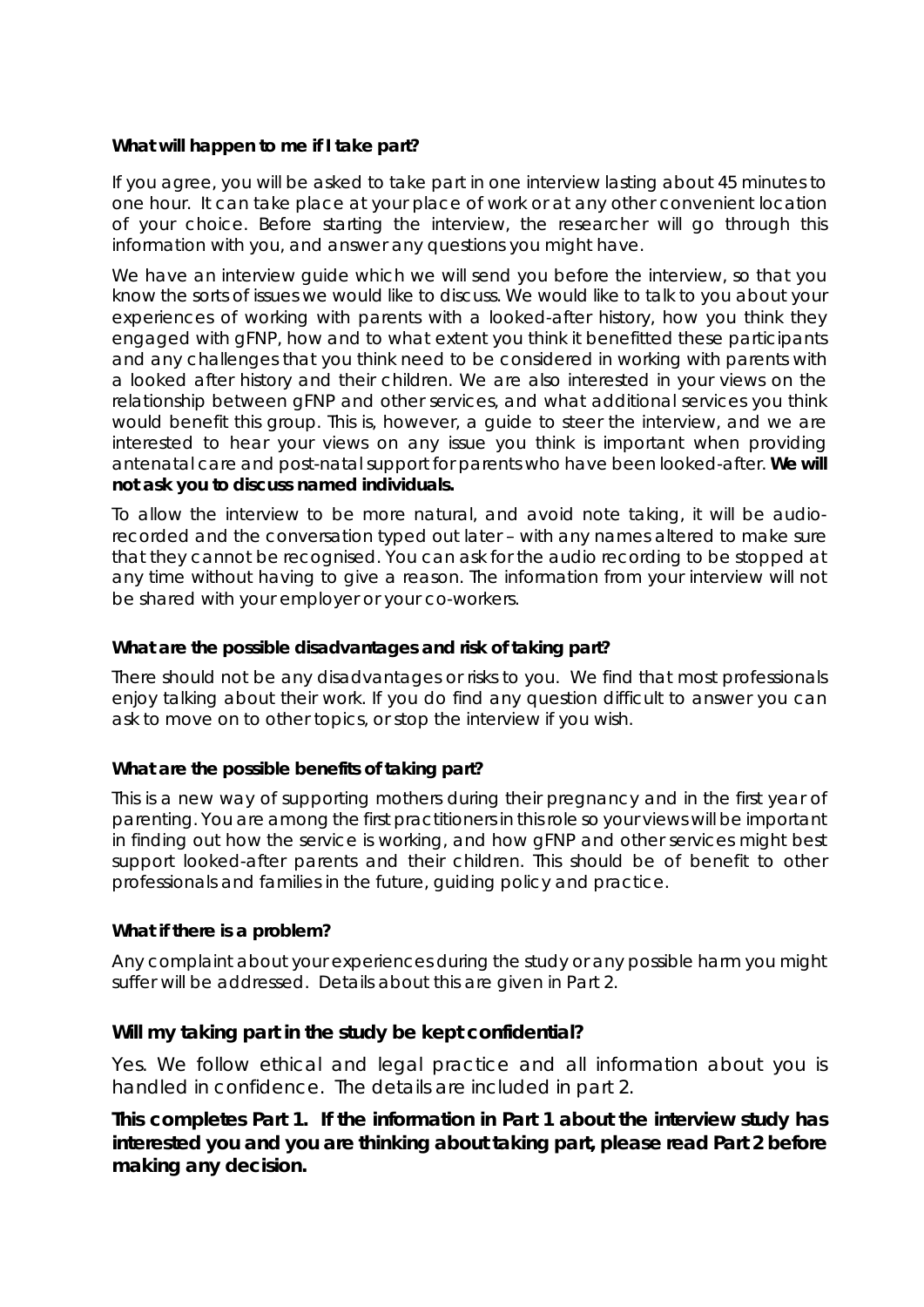### **Part 2**

### **What will happen if I agree to participate and then change my mind?**

If you sign the consent form and then change your mind, let the First Steps team know and you will not be contacted for an interview. You can do this by contacting the study by emailing [firststepsinfo@bbk.ac.uk.](mailto:firststepsinfo@bbk.ac.uk) If you start the interview and then want to stop, let the researcher who is carrying out the interview know. You do not have to give a reason and your decision will remain confidential to the research team.

### **What if there is a problem?**

If you have a concern about any aspect of this study you can contact the study Director, Jacqueline Barnes, at 0207 079 0837. If you remain unhappy and wish to complain formally you can do this by using the NHS complaints procedure [http://www.nhs.uk/choiceintheNHS/Rightsandpledges/complaints/Pages/](http://www.nhs.uk/choiceintheNHS/Rightsandpledges/complaints/Pages/NHScomplaints.aspx) [NHScomplaints.aspx](http://www.nhs.uk/choiceintheNHS/Rightsandpledges/complaints/Pages/NHScomplaints.aspx)

### **Will my taking part in this study be kept confidential?**

Information about you will be kept strictly confidential and any identifying information such as your name and address will be removed so that you cannot be recognised. Participants are identified in computer records only by a number. No one outside the research team is given access to the information. According to Data Protection guidelines after research reports are written and published the information is kept for five years, then disposed of securely by shredding paper documents and cleaning computer storage. Audio recordings made during the research will be used only for analysis. No other use will be made of them without your written permission, and no one outside the project will be allowed access to the original recordings.

### **What will happen to the results of the research study?**

The results of the study should be available about six months after the study ends. This will probably be in the Autumn of 2016. All quotes and other information will be anonymized so that no individual can be identified. The results will be presented in government reports, in academic journals and in other formats for non-academic audiences.

### **Who is organising and funding the research?**

The Institute for the Study of Children, Families and Social Issues at Birkbeck, University of London is leading the research and the NHS National Institute for Health Research is funding the research. If you have any questions please do not hesitate to contact us at the telephone number or address given below.

#### **Who has reviewed the study?**

Before funds were given for the study the NIHR obtained independent expert reviews of the plans. All research in the NHS is also looked at by an independent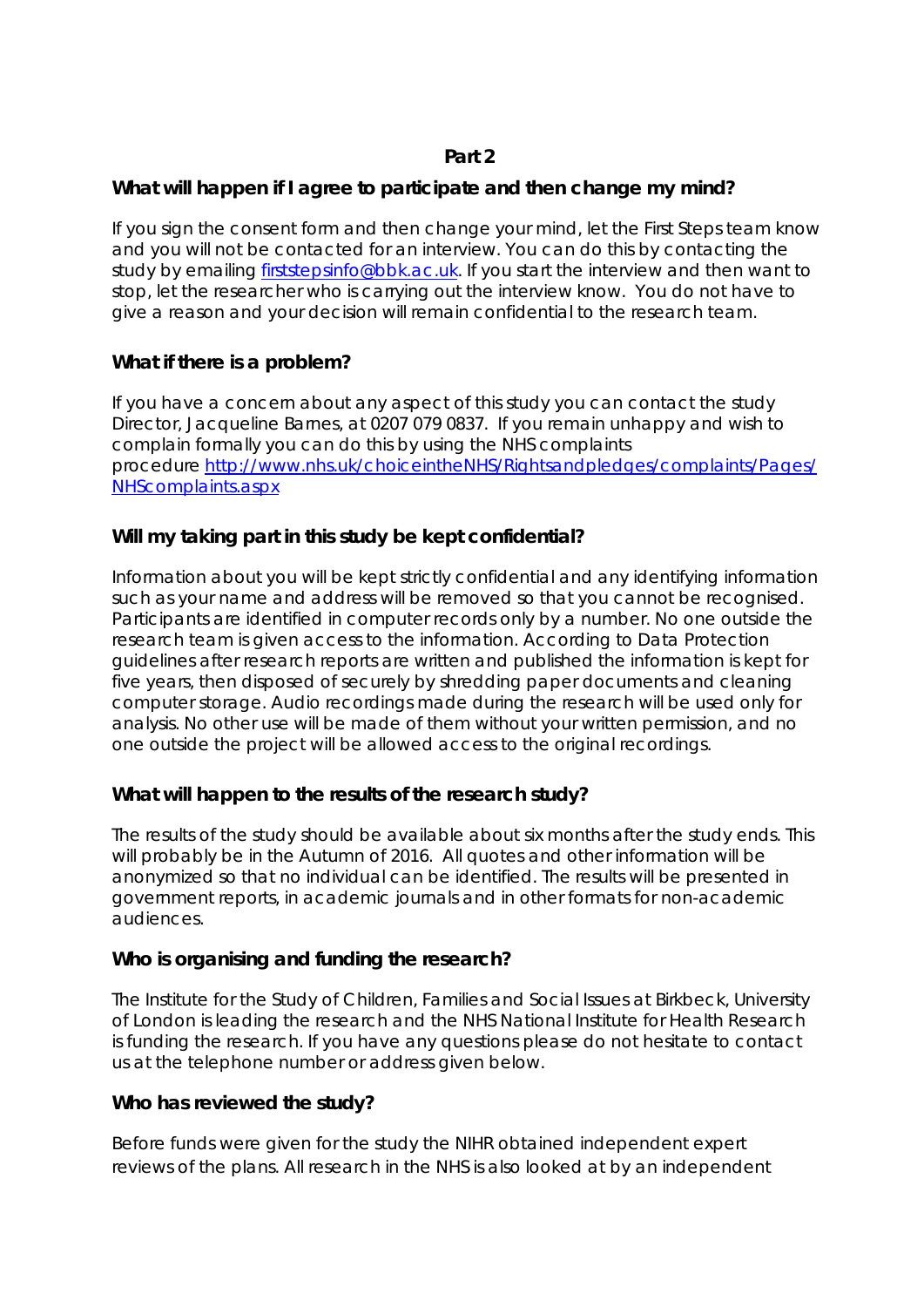group of people, called a Research Ethics Committee, to protect your interests. It was approved in May 2013 by the South West Frenchay Committee in Bristol.

Thank you for reading this.

**Institute for the Study of Children, Families and Social Issues Birkbeck, University of London Malet Street, London WC1E 7HX 020 7079 0823, fax 020 7079 0827**

**For any enquiries e-mail: firststepsinfo@bbk.ac.uk**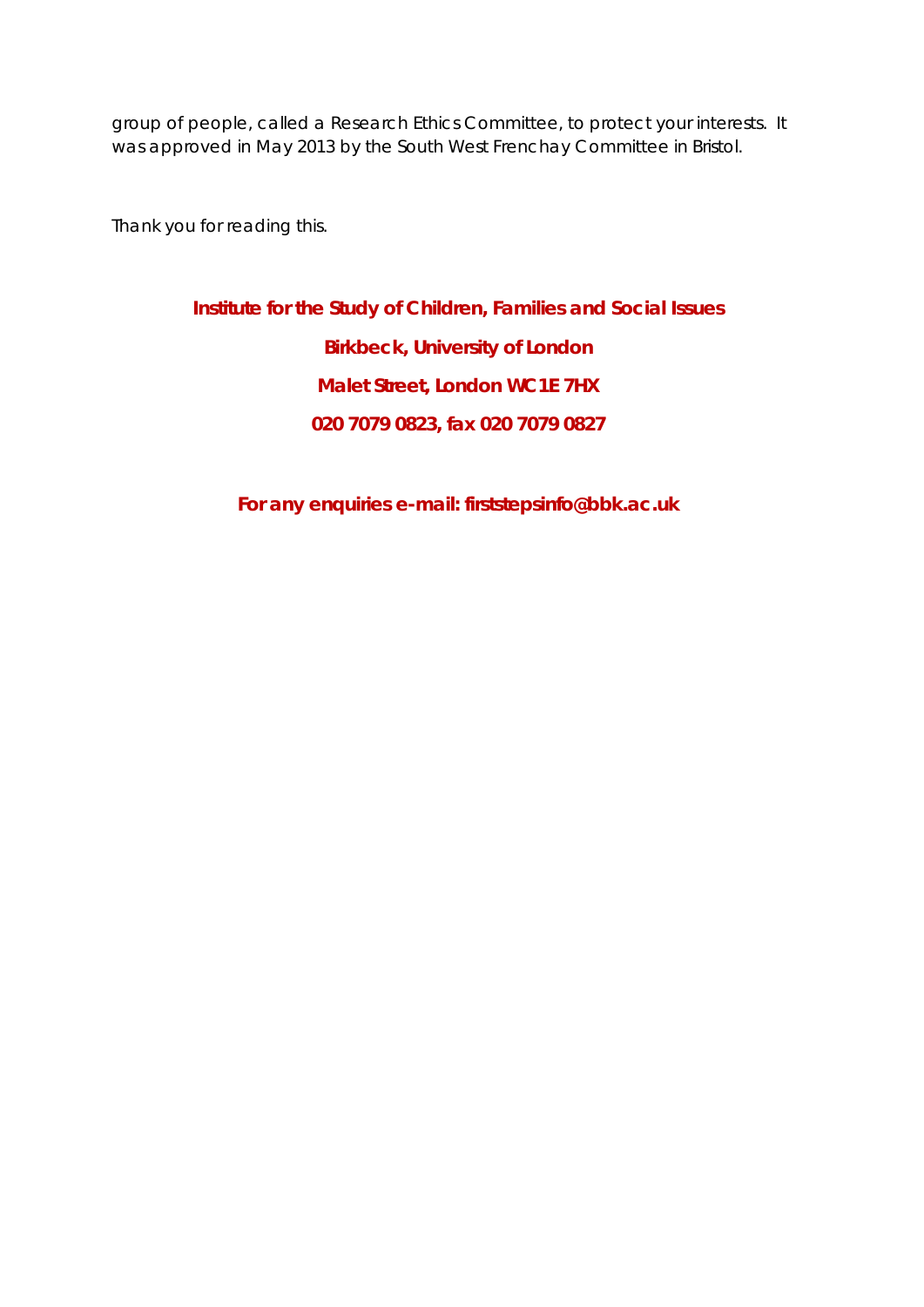## **Interview Guide**

# **Family Nurses with parents who were 'looked-after children' (LAC) assigned to their group(s)**

Interview to be conducted in a conversational style, covering the topics listed below, but letting the discussion be as natural as possible. This will allow the interviewees to raise issues of importance to them, and the interviewer will follow these leads as they arise.

Begin interview by reinforcing that the focus of the questions is primarily on women who have been or are still considered 'looked-after' children (care-experienced parents) and their families. In some instances, women will have partners who have a looked-after history. Interviewer should use prompts to formulate questions appropriately.

#### **A. Parents with a looked-after history**

1. Were you aware of any parents (mothers or their partners) with a looked-after history in your  $group(s)?$ 

**If Yes**, *Explore* how many parents with looked-after histories were you aware of in your  $group(s)?$ 

- 2. At what point did you learn about their looked-after history? *Explore the following*
	- Information not shared, did not know that anyone in the groups had a looked-after history.
	- Information shared by another professional involved with the parent (s) (with/without parents' permission?)
	- Information volunteered by parent to gFNP staff only *(detail when)*
	- Information volunteered by parent to group *(detail when and how).*
- 3. If shared with the group, what was the response of other group members? *Explore whether*: others shared their own early life challenges; group members asked participants about reasons for care history; little was said.

### **B. Participation**

We are interested in what might influence participation and retention in gFNP for parents with a looked-after history. Either thinking in particular of the parent(s) who had such a history (if known), or if not then predictions based on other professional work with such parents:

- 4. What was their attendance like/would it be like? *Prompt*: If more than one care-experienced parent, identify attendance patterns for each.
- 5. What was attendance like/would it be like for their partners? *Prompt*: If more than one careexperienced parent, identify attendance patterns for each.
- 6. Can you identify any client or partner characteristics or situations that contributed to more or less attendance for parent(s) with a looked-after history and/or their partners? *Explore:* Physical health/Mental health issues; target child's health/behaviour; presence of other children in the family; other family responsibilities; work; housing; social support: other.
- 7. Did their attendance differ, if at all, from other group members and their partners? If differences identified: any possible reasons for this?
- 9. What steps, if any, did you take/would you take to encourage care-experienced parents to attend regularly? Which do you think were/would be the most effective?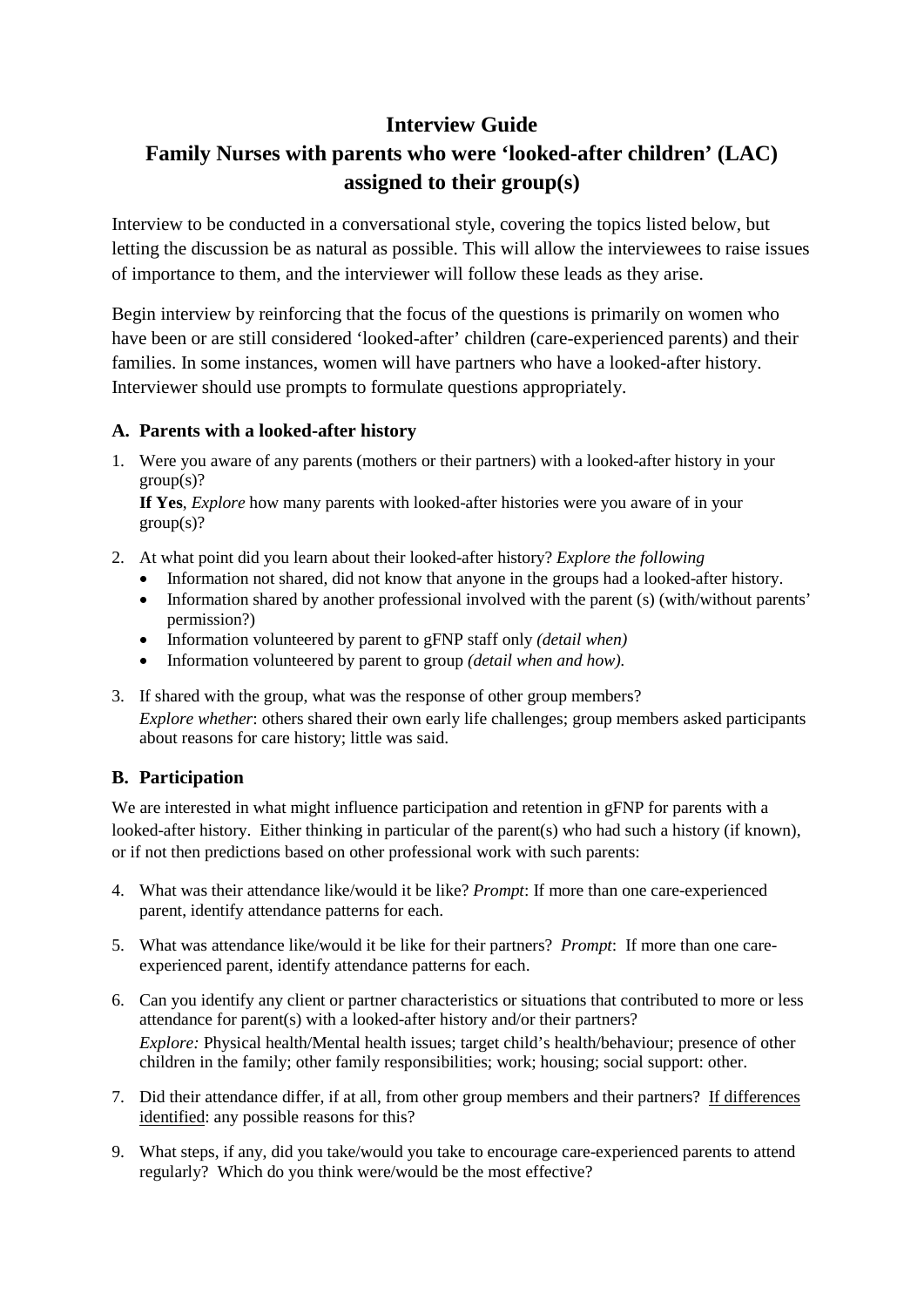*Explore*: home visits; telephone calls; arranging transport; change of venue/adaptation of venue; change of day or time; adaptation of content

- 10. Do you think mothers and/or their partners with a looked-after history face any particular challenges in taking part in gFNP? *Explore the following*:
	- Discussing their experiences of parenting, by birth parents and others
	- Discussing other negative childhood experiences (abuse by others; domestic violence etc.)
	- Discussing relationships
	- Contributing generally to the group discussions (social skills, confidence)
	- Undertaking some tasks due to problems with literacy or numeracy
	- Other (detail)

#### **C. Encouraging Self care**

One aspect of the Centering Pregnancy approach incorporated into gFNP is that women are considered to be active contributors in the sessions in order that they can learn from each other. Thinking of the care-experienced women you have worked with in the group(s) or in your FNP work:

- 11. Do you think mothers and/or their partners with a looked-after history appreciate this element of the gFNP approach? *Explore the following:*
	- What would influence being involved in this aspect of gFNP for care experienced women?
	- If you were aware of their background, how did this compare with women without a lookedafter history in the group?
	- Did anything surprise you about this aspect of gFNP in relation to care experienced women?
	- Is there anything else that you think it is important for us to note about self-care in pregnancy for women who have a history of being looked-after, either from the groups you have run or based on your other experiences of supporting women with a looked-after history?
- 12. And once their babies were born, what are your thoughts about encouraging these mothers and fathers to be involved in checking their babies' development? *Explore the following:*
	- How well did/would this work for women with a looked-after history?
	- Did they/would they encounter any particular difficulties, compared with other women in the group?
	- Could there be particular benefits or drawbacks of encouraging them to check their babies' development?

#### **D. Possible impacts of gFNP**

13. What are your thoughts about providing midwifery care in a group to parents with a looked-after history? Do you think this had any advantages for their antenatal health or for their experiences of labour and delivery, or any adverse consequences?

*Explore*: whether any aspect was particularly relevant or helpful? For example: Seeing one midwife regularly or knowing that they could contact their FN midwife with queries? *Ask respondent to elaborate on how this was relevant/helpful for this parent/these parents.*

14. Have you noticed any other ways that taking part in gFNP has benefited women with a lookedafter history? [If unaware of looked-after participant in their group ask for expectations of impact].

*Explore:* benefits in relation to their baby; their partner; managing adult relationships (e.g. conflict, domestic violence etc.); knowledge of parenting (general care)

**And fathers?** *As above* Note that fathers may be the partner of a woman with a looked-after history and/or may themselves have such a history.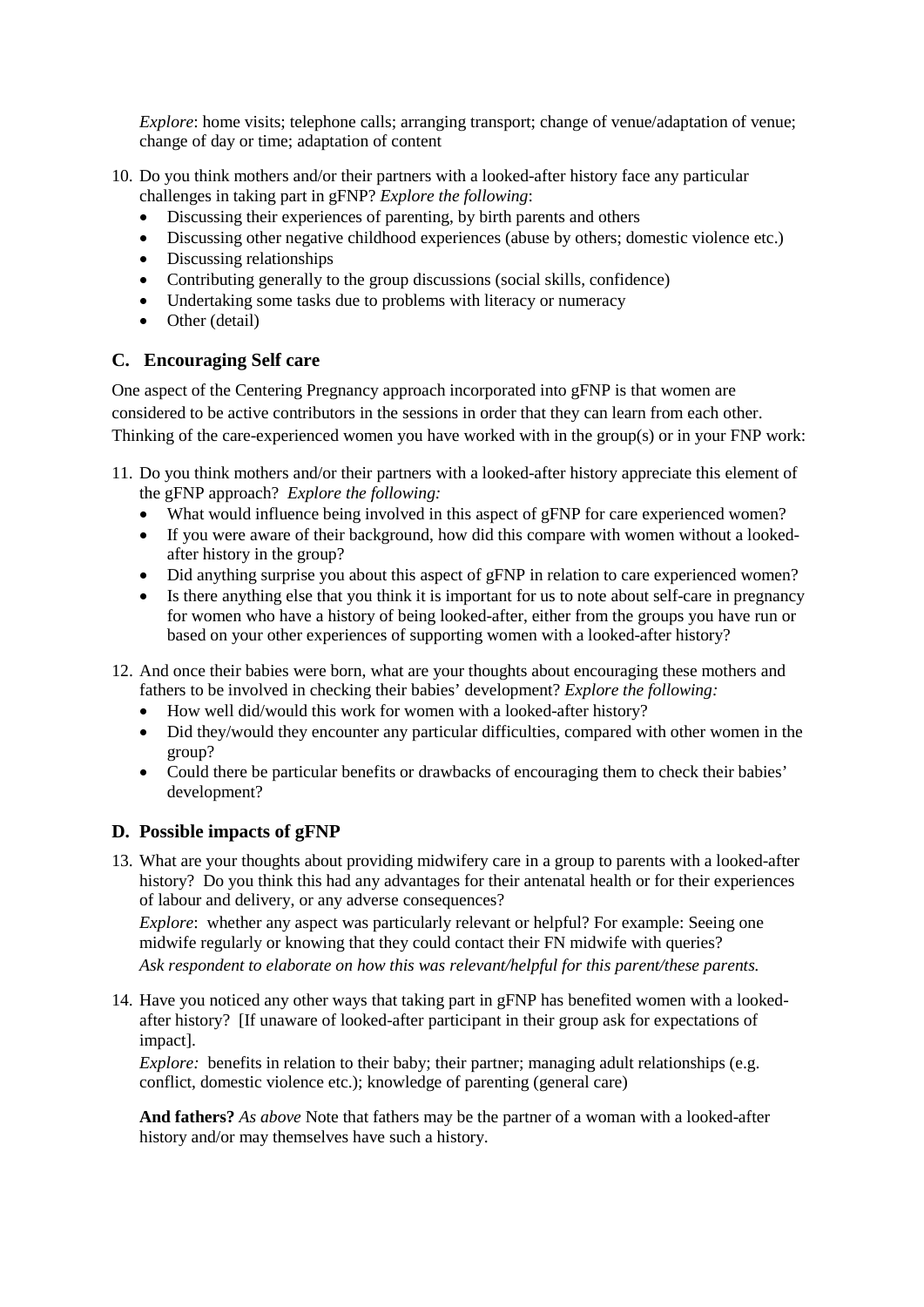15. Are there any materials or resources that you think were/are likely to be particularly relevant or useful for this group of parents in terms of impact on confidence?

*If specific resources are named, ask why and how they seemed/would be especially useful or effective?* 

- 16. Thinking about the ways mothers (and fathers) managed any aspect of their infants' behaviour e.g. crying, sleeping, feeding, weaning, misbehaviour:
	- Are there any ways that you think gFNP materials or discussions had/would have an impact that you noticed particularly on care-experienced parents dealing with these or any other aspect of their child's behaviour?
	- If so, which materials, other resources, session content or comments from other members of the group, were/would be particularly relevant?
	- Was this in any way different from the impacts on other mothers and fathers without a looked-after history? *(detail how/not)*
- 17. As well as parenting, the programme is designed to have an impact on child health and development. In your opinion, has/would taking part in gFNP contributed to the health and development of the infants of care experienced parents?

*Explore*: infant health (infections, immunisations, weight, diet, smoke-free home, safety/accidents.

*Explore*: infant development ((language, gross motor skills, cognitive/stimulation' sociability, behaviour, attachment and well-being.

18. Are there any other impacts that you have noticed for care experienced parents or their children? *Detail benefits and adverse effects.*

#### **E. Delivery and Sustainability**

- 19. Can you sum up what it has been like to deliver gFNP to care-experienced parents, and how it compares with other group members without such a history? *Explore:* particular challenges and opportunities not otherwise available in usual service delivery.
- 20. What are your thoughts about a group-based service for women and their families in general?
- 22. What are your thoughts on a group-based approach for women and partners with a looked-after history?
- 23. Do you think running gFNP groups which include both parents with and without a looked-after history has/would have any disadvantages for either group? *Explore:* Difficulties of discussing personal histories / sensitive issues in the group; impact on relationships within the groups (*detail*)
- 24. Are there any aspects of gFNP that we have not discussed, and which you regard as important when planning gFNP for parents with a looked-after history and their children? *Explore:* what needs to change; what needs to remain; what might we need to do more of / less of?
- 25. Are there any additional interventions that might need to be considered, or other sources of additional/alternative support, to ensure that the needs of this group of parents are adequately met?

*Explore*: family support worker; individual contacts between group visits; other (*detail).*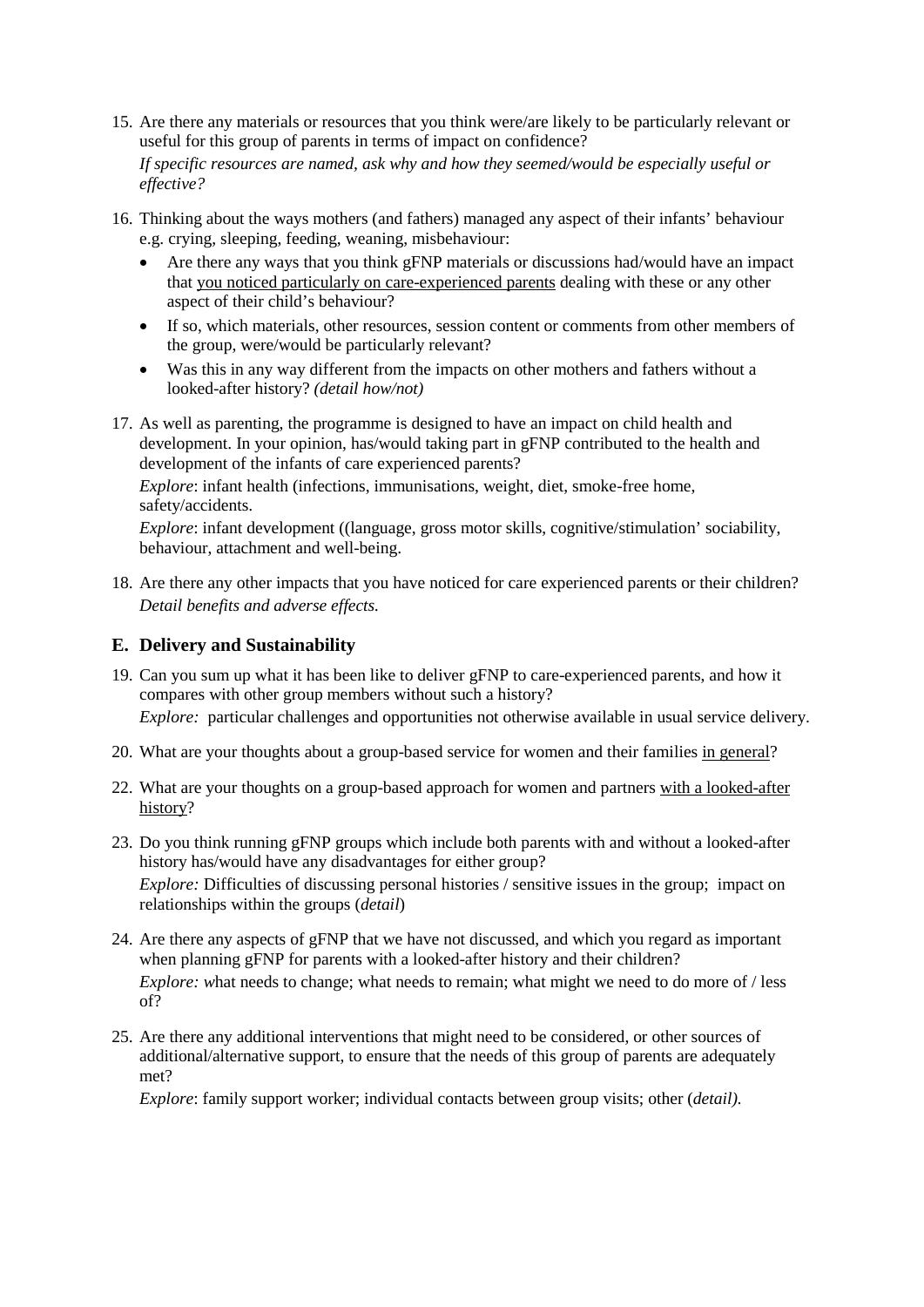#### **F. Training for gFNP staff**

We would like to ask you some questions about the training gFNP workers need to provide an effective service for groups that include parents with a looked-after history.

- 26. Before you attended the gFNP training, had you received any other training that prepared you for working with parents with a looked-after history? Prompt for detail of training (qualifying, postqualifying, CPD) and content.
- 27. Had you had any prior experience working with parents with a looked-after history? (detail).
- 28. How well did the gFNP training you received prepare you for working with this group of mothers and their families? *Explore the following:*
	- Did the training equip interviewee to understand the particular challenges facing women with looked-after histories, such as the adverse consequences of maltreatment (e.g. poor attachments)? *(detail)*
	- Did the training prepare interviewee for the challenges mentioned above?
	- What about dealing with problems of domestic violence or mental health problems?
	- Did interviewee's training equip them to encourage these women to participate as much as others women?
	- Was there any aspect of the gFNP training that was particularly helpful in relation to this client group?

#### **G. gFNP as part of a randomised trial**

As someone who has been involved in providing gFNP as part of a randomised trial:

- 29. Do you think that the fact that gFNP was provided as part of a trial made any difference to how the gFNP service was provided? If so, how?
- 30. Do you think that the fact that gFNP was provided as part of a trial made any difference to how the gFNP service was experienced by the parents? If so, how?
- 31. Do you think this might be different for parents with a looked-after history?
- 32. Do you think any special considerations might be needed for parents with a looked-after history in such trials in the future?
- 33. Finally, is there anything I have not covered that you would like to talk about?

*Thank participant for their time and help with the study.*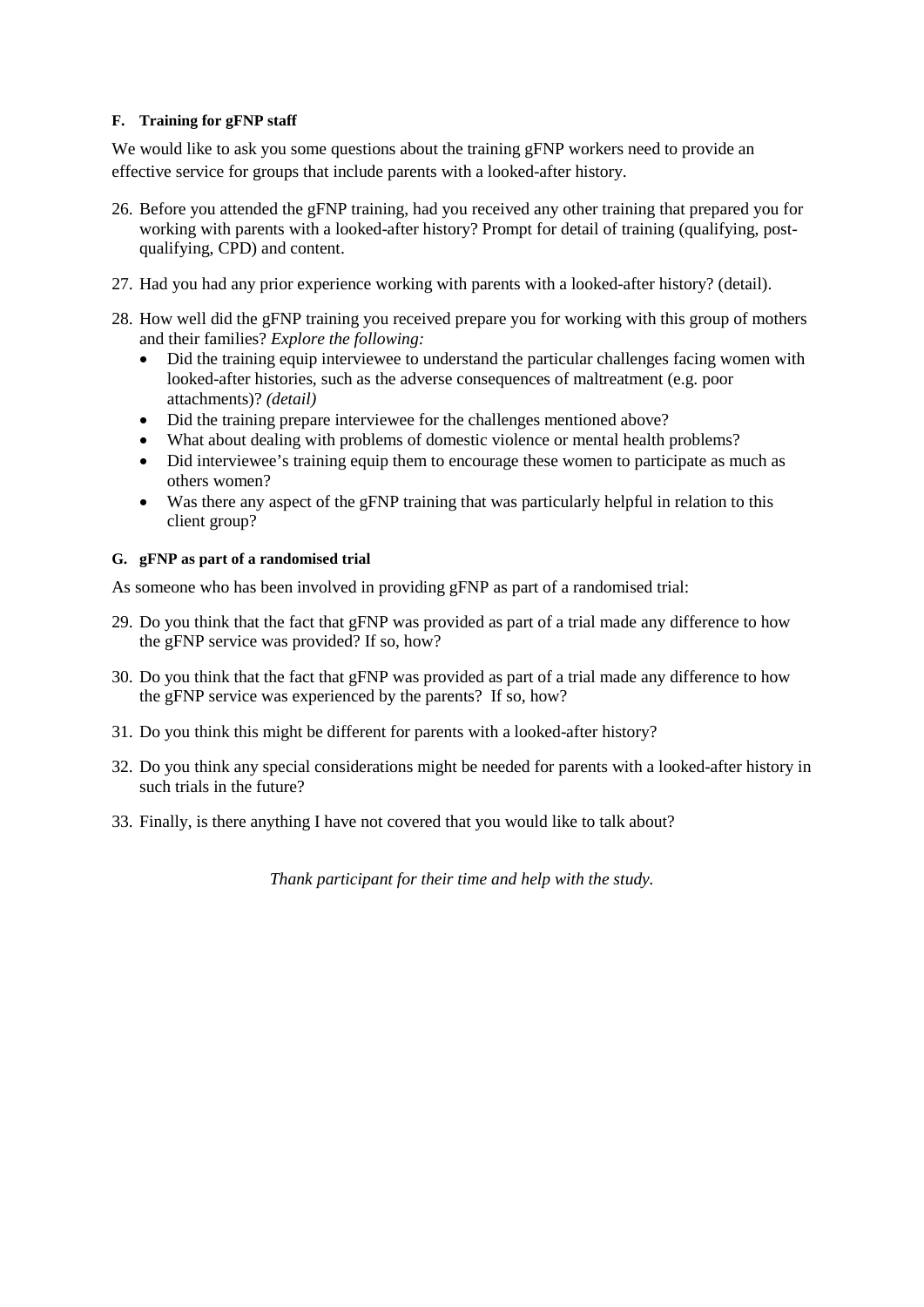





### **Letter to Looked-After Professionals**

Dear <<Name>>.

We would like your help with a study we are conducting into the effectiveness of a group-based version of Family Nurse Partnership. The Study, known as 'First Steps,' includes a group of women who are, or who have previously been looked-after. Some are receiving 'usual services' i.e. midwifery and health visiting, and other are receiving group Family Nurse Partnership in addition to usual services.

We want to understand how Group Family Nurse Partnership fits within the overall profile of services available to care leavers or young people who might still be looked-after, and find that they are about to become parents themselves. Given your professional role and responsibilities, you have been identified as someone who would be able to help us locate the intervention in the wider context of services for care-experienced parents, and help us to assess the extent to which it is appropriately tailored to their particular needs.

We enclose a leaflet which was given to prospective study participants and which describes the intervention and the study. We also enclose an information sheet that explains in more detail why we wish to interview you, and what it would entail. Our aim is to improve the support services available to this group of parents.

We do hope that you will feel able to help us. Do please contact us if you require any further information.

Yours sincerely,

On behalf of the First Steps Research Team

Telephone number: 0207 9272629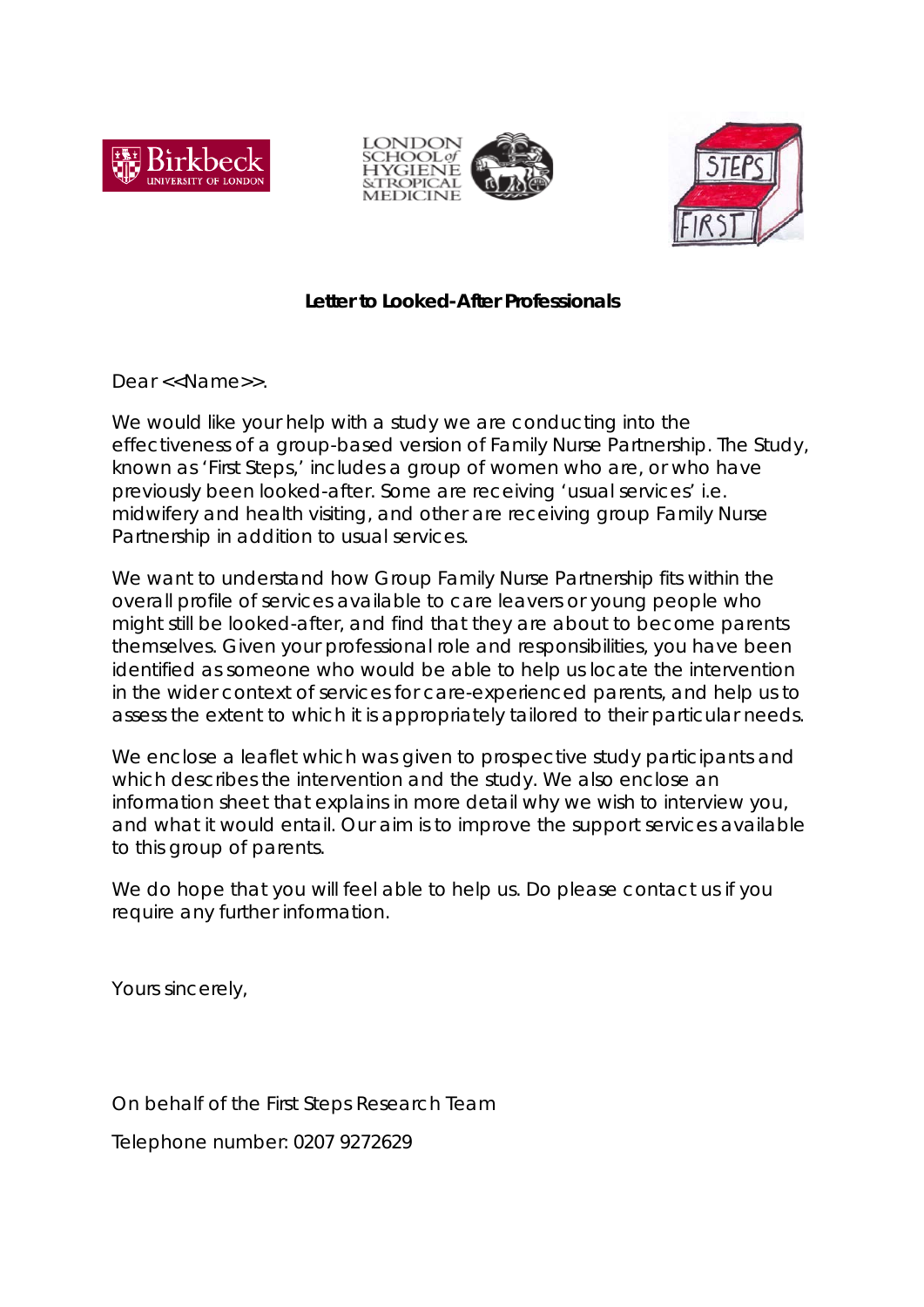





## *First Steps Study*

## **'Looked-After' Professional Interview - Information Sheet**

### **The study**

We are inviting you to take part in the First Steps research study. Before you decide it is important to understand why this part of the research is being done and what it would involve. Please take the time to read the following information carefully. It explains why this part of the research is being done and what it will mean for you. Feel free to discuss it with colleagues, or anyone else you normally talk to. **Part 1** tells you the reason for the interview and what will happen if you take part. **Part 2** gives you more details about the way the study is managed. Please contact us if anything is not clear or if you have any questions.

### **Part 1**

### **What is the purpose of the study?**

The Group Family Nurse Partnership (gFNP) programme is a new service for women during pregnancy and early parenthood. To find out if this new service can make a difference, we are comparing families receiving usual services with others who are receiving usual services plus gFNP. Some of the parents in the study have a history of being looked-after, and we want to know how helpful the service might be to them. As well as interviewing some of these parents, we want to find out more generally about the needs of this group of parents, how these are best met, and the contribution that gFNP might make to services for this group. This is why we want to interview people with specialist knowledge of looked-after young people.

### *Why have I been invited to take part in the study?*

Your local authority is one of seven participating in the First Steps Study, and you have been identified as someone with significant expertise in this area. We are inviting you to take part because we would like to hear your thoughts on the extent to which gFNP is able to meet the needs of parents who have been looked-after, and their children. We would also like to hear your views on how gFNP might fit with other services in your area, and whether you see any particular challenges in offering this kind of group-based support to these parents.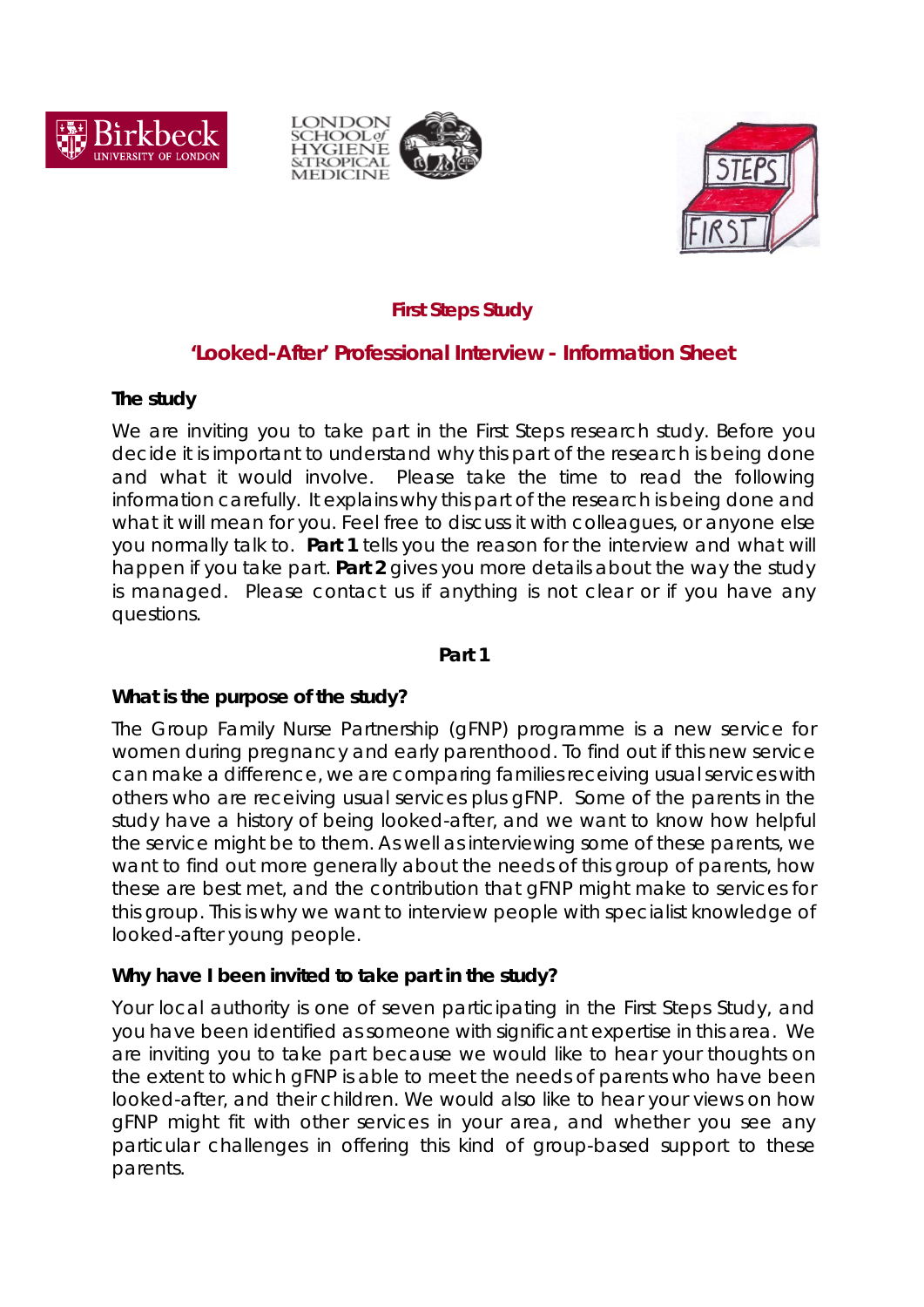## **Do I have to take part?**

No. You do not have to take part in this research, which is completely independent and separate from any service provision. Your views would, however, be very valuable. If you agree to take part you can still withdraw at any time without having to give a reason. If you agree to take part, we will ask you to sign a consent form to indicate that you agree to be interviewed. **What will happen to me if I take part?**

If you agree, you will be asked to take part in one interview lasting about 45 minutes to one hour. It can take place at your place of work or at any other convenient location of your choice. Before starting the interview, the researcher will go through this information with you, and answer any questions you might have.

We have an interview guide which we will send you before the interview, so that you know the sorts of issues we would like to discuss. Topics include the needs of parents with a looked-after history and any particular challenges they face; the gFNP service and your views on how it might help, and the relationship between gFNP and other services. This is, however, a guide to steer the interview, and we are interested to hear your views on any issue you think is important when providing antenatal care and post-natal support for parents who have been looked-after. **We will not ask you to discuss named individuals.**

To allow the interview to be more natural, and avoid note taking, it will be audio-recorded and the conversation typed out later – with any names altered to make sure that they cannot be recognised. You can ask for the audio recording to be stopped at any time without having to give a reason. The information from your interview will not be shared with your employer or your coworkers.

### **What are the possible disadvantages and risk of taking part?**

There should not be any disadvantages or risks to you. We find that most professionals enjoy talking about their work. If you do find any question difficult to answer you can ask to move on to other topics, or stop the interview if you wish.

### **What are the possible benefits of taking part?**

This is a new way of supporting mothers during their pregnancy and in the first year of parenting. Your views will be important in identifying how gFNP and other services might best support looked-after parents and their children. This should be of benefit to other professionals and families in the future, guiding policy and practice.

### **What if there is a problem?**

Any complaint about your experiences during the study or any possible harm you might suffer will be addressed. Details about this are given in Part 2.

### **Will my taking part in the study be kept confidential?**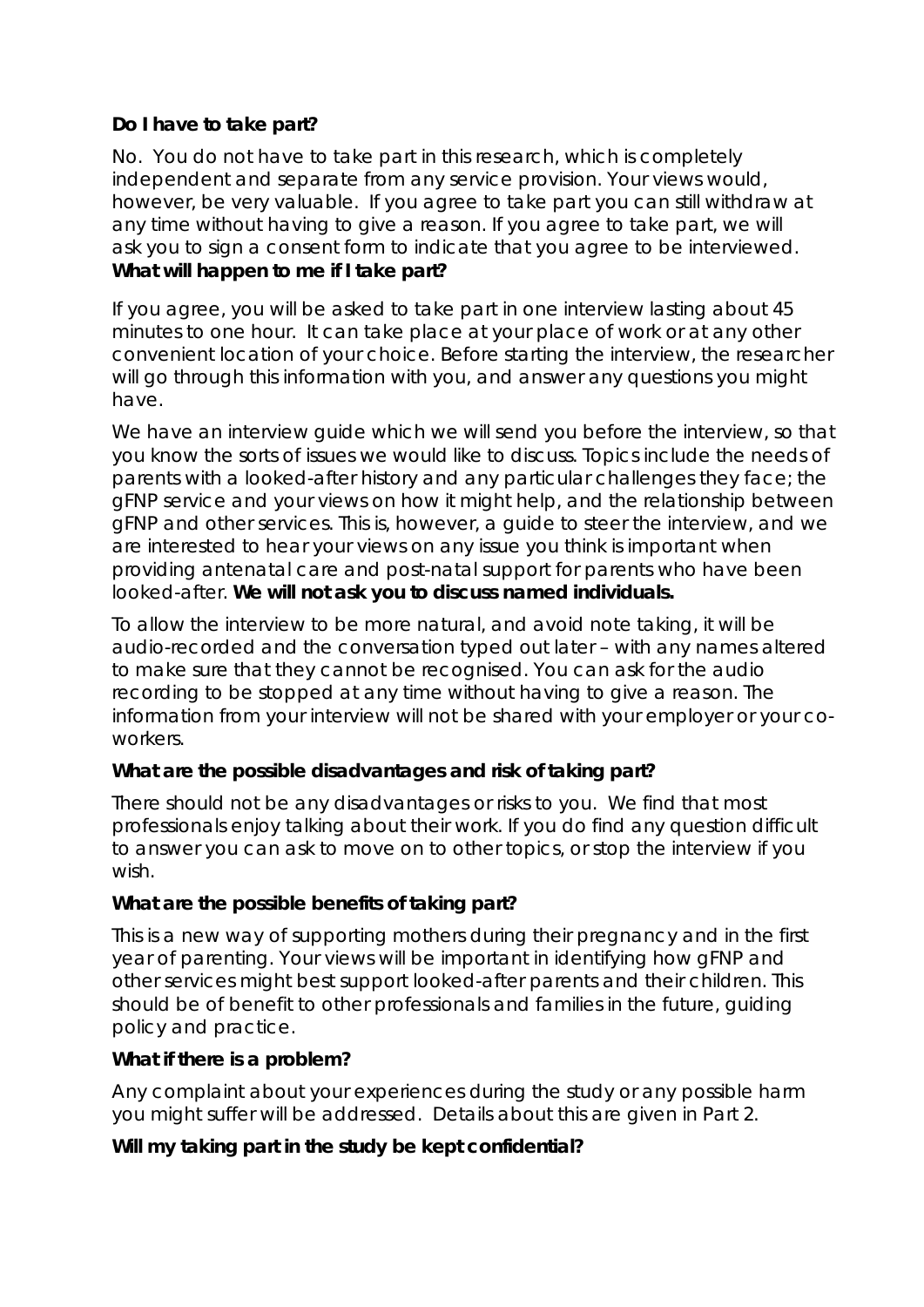Yes. We follow ethical and legal practice and all information about you is handled in confidence. The details are included in part 2.

### **This completes Part 1. If the information in Part 1 about the interview study has interested you and you are thinking about taking part, please read Part 2 before making any decision.**

### **Part 2**

### **What will happen if I agree to participate and then change my mind?**

If you sign the consent form and then change your mind, let the First Steps team know and you will not be contacted for an interview. You can do this by contacting the study by emailing **firststepsinfo@bbk.ac.uk**. If you start the interview and then want to stop, let the researcher who is carrying out the interview know. You do not have to give a reason.

### **What if there is a problem?**

If you have a concern about any aspect of this study you can contact the study Director, Jacqueline Barnes, at 0207 079 0837. If you remain unhappy and wish to complain formally you can do this by using the NHS complaints procedure [http://www.nhs.uk/choiceintheNHS/Rightsandpledges/complaints/](http://www.nhs.uk/choiceintheNHS/Rightsandpledges/complaints/Pages/NHScomplaints.aspx) [Pages/NHScomplaints.aspx](http://www.nhs.uk/choiceintheNHS/Rightsandpledges/complaints/Pages/NHScomplaints.aspx)

### **Will my taking part in this study be kept confidential?**

Information about you will be kept strictly confidential and any identifying information such as your name and address will be removed so that you cannot be recognised. Participants are identified in computer records only by a number. No one outside the research team is given access to the information. According to Data Protection guidelines after research reports are written and published the information is kept for five years, then disposed of securely by shredding paper documents and cleaning computer storage. Audio recordings made during the research will be used only for analysis. No other use will be made of them without your written permission, and no one outside the project will be allowed access to the original recordings.

### **What will happen to the results of the research study?**

The results of the study should be available about six months after the study ends. This will probably be in the Autumn of 2016. All quotes and other information will be anonymized so that no individual can be identified. The results will be presented in government reports, in academic journals and in other formats for non-academic audiences.

### **Who is organising and funding the research?**

The Institute for the Study of Children, Families and Social Issues at Birkbeck,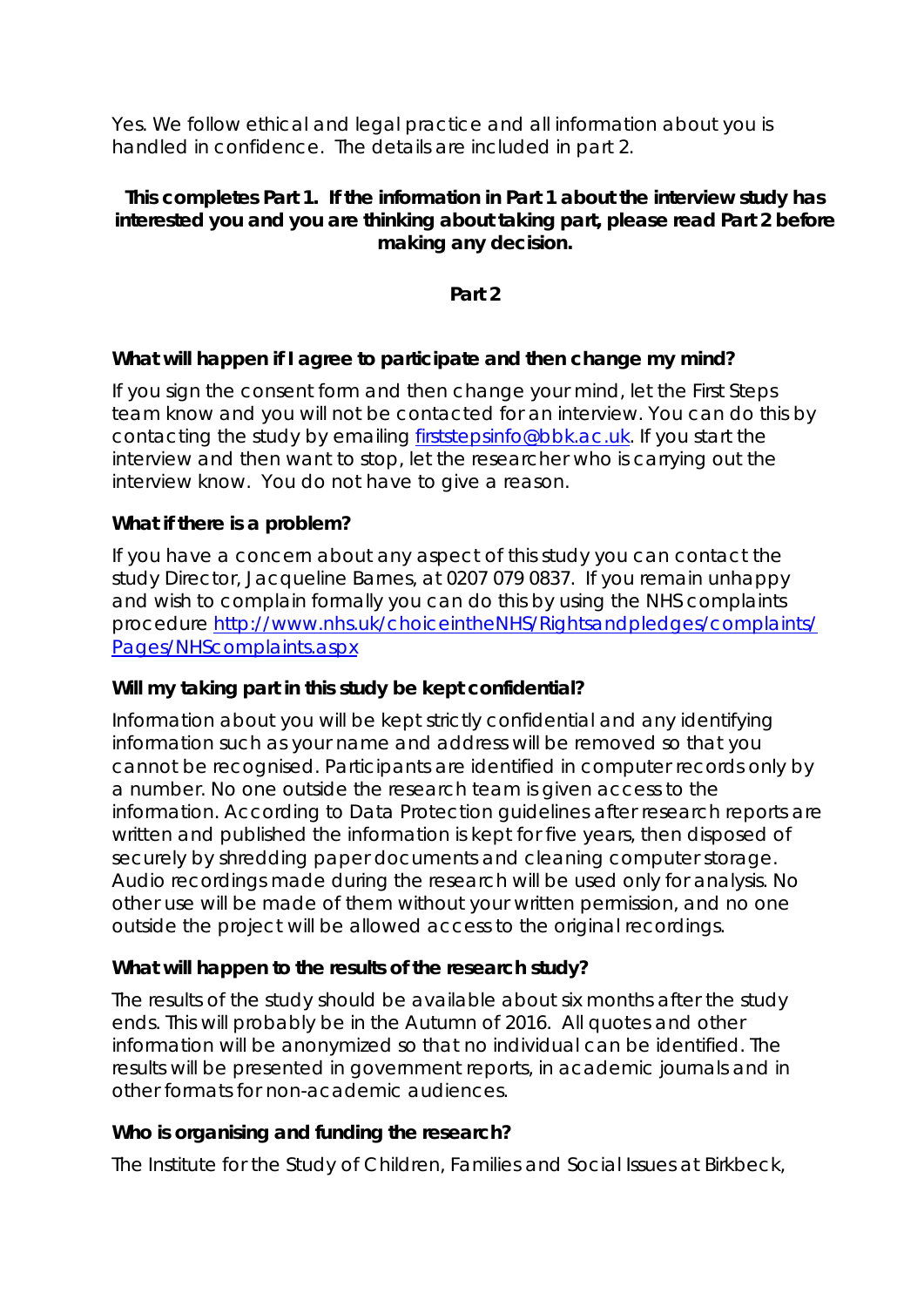University of London is leading the research and the NHS National Institute for Health Research is funding the research. If you have any questions please do not hesitate to contact us at the telephone number or address given below.

## **Who has reviewed the study?**

Before funds were given for the study the NIHR obtained independent expert reviews of the plans. All research in the NHS is also looked at by an independent group of people, called a Research Ethics Committee, to protect your interests. It was approved in May 2013 by the South West Frenchay Committee in Bristol.

Thank you for reading this.

**Institute for the Study of Children, Families and Social Issues**

## **Birkbeck, University of London**

**Malet Street, London WC1E 7HX**

**020 7079 0823, fax 020 7079 0827**

**For any enquiries e-mail: firststepsinfo@bbk.ac.uk**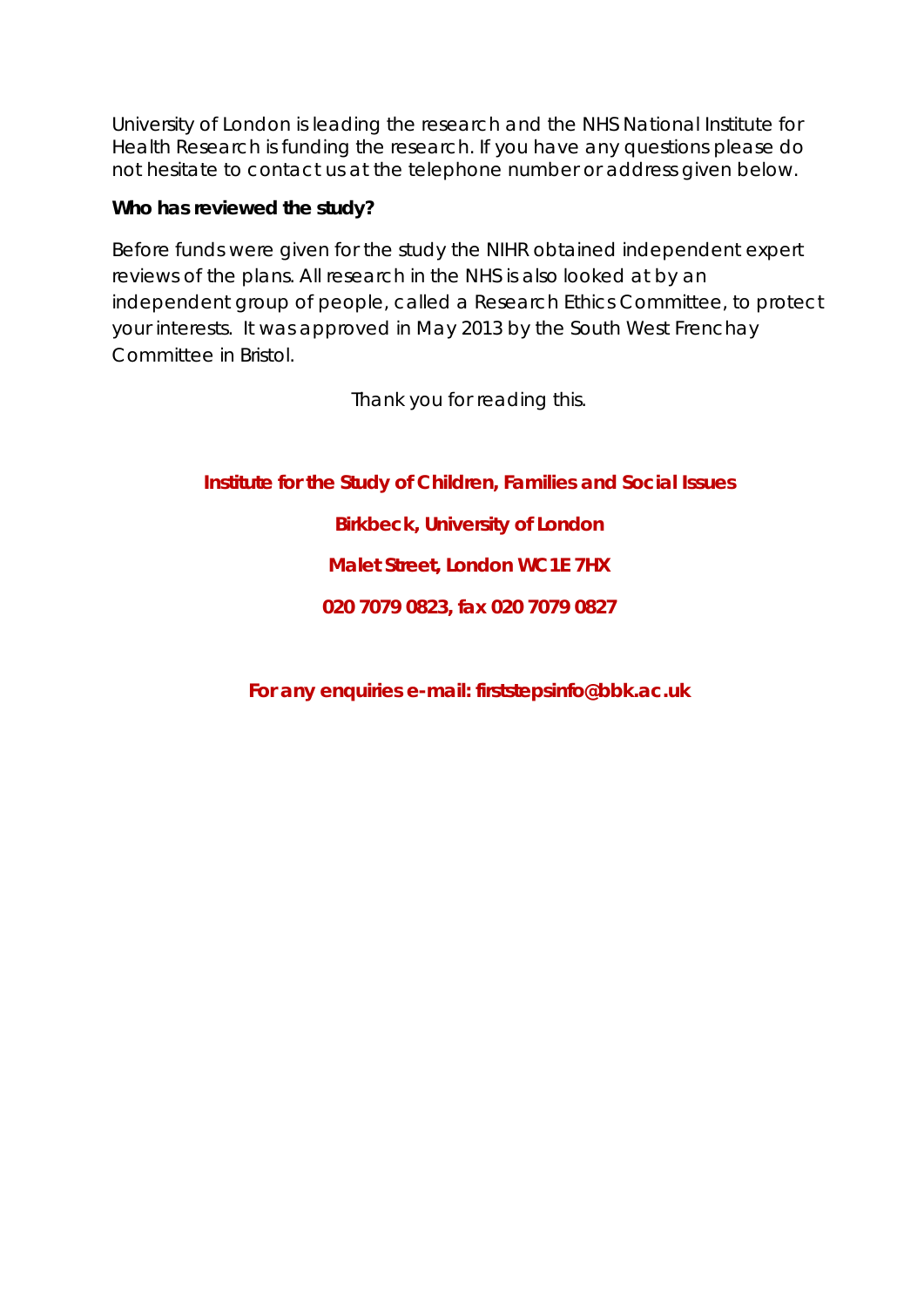## **First Steps**

## **Qualitative Interview Guide Looked-After Professional**

Interview to be conducted in a conversational style, covering the topics listed below, but letting the discussion be as natural as possible. Begin interview by reinforcing that the focus of the questions is on the needs of care- experienced parents and their families.

### **A. Parents with a looked-after history**

1. In general, young people with a looked-after history continue to be more likely than their nonlooked-after peers to have an early pregnancy, whether planned or unplanned. Why do you think this might be the case?

*Explore*: Reasons unplanned pregnancies (lack of contraception, assertiveness); Reasons for planned pregnancies (wanting to belong to a family, have a home of their own); differences between men and women.

2. What would you say are the most important challenges for *women* who have been looked-after, when they become pregnant?

#### *Explore the following:*

- Impact of maltreatment/other reasons for becoming looked-after. *Ask respondent to elaborate.*
- Lack of stable relationships
- Physical or mental health problems
- Lack of social support
- Poor housing
- Impact on education/employment
- Problems arising from being looked-after e.g. limited opportunities to develop parenting skills
- 3. What would you say are the most important challenges for *men* who have been looked-after, when their partners become pregnant? *Prompts*: As above 2.
- 4. To what extent do you think mainstream health care services are adequate to cater for the needs of expectant parents with a looked-after history; that is to say routine antenatal and midwifery care?

*Prompt respondent to elaborate and give examples (anonymously)*

5. What does your service offer for care-experienced parents?

*Explore*: Routine services/care; specialist staff; programmes/classes (specify).

6. In general, what sorts of help do you think parents with a history of being looked-after have particular needs that professionals should try to accommodate or address?

*Explore:* Consistency of personnel/importance of establishing trusting relationships; staff with specialist knowledge of the impact of maltreatment/care on young people's development/capacity to parent; staff with adequate time/caseloads; a range of support services.

7. In addition to your own services, what services are available in this area to support looked-after young people when they are expecting a baby? *Explore:* healthcare services, specialist teams including social care and voluntary sector services.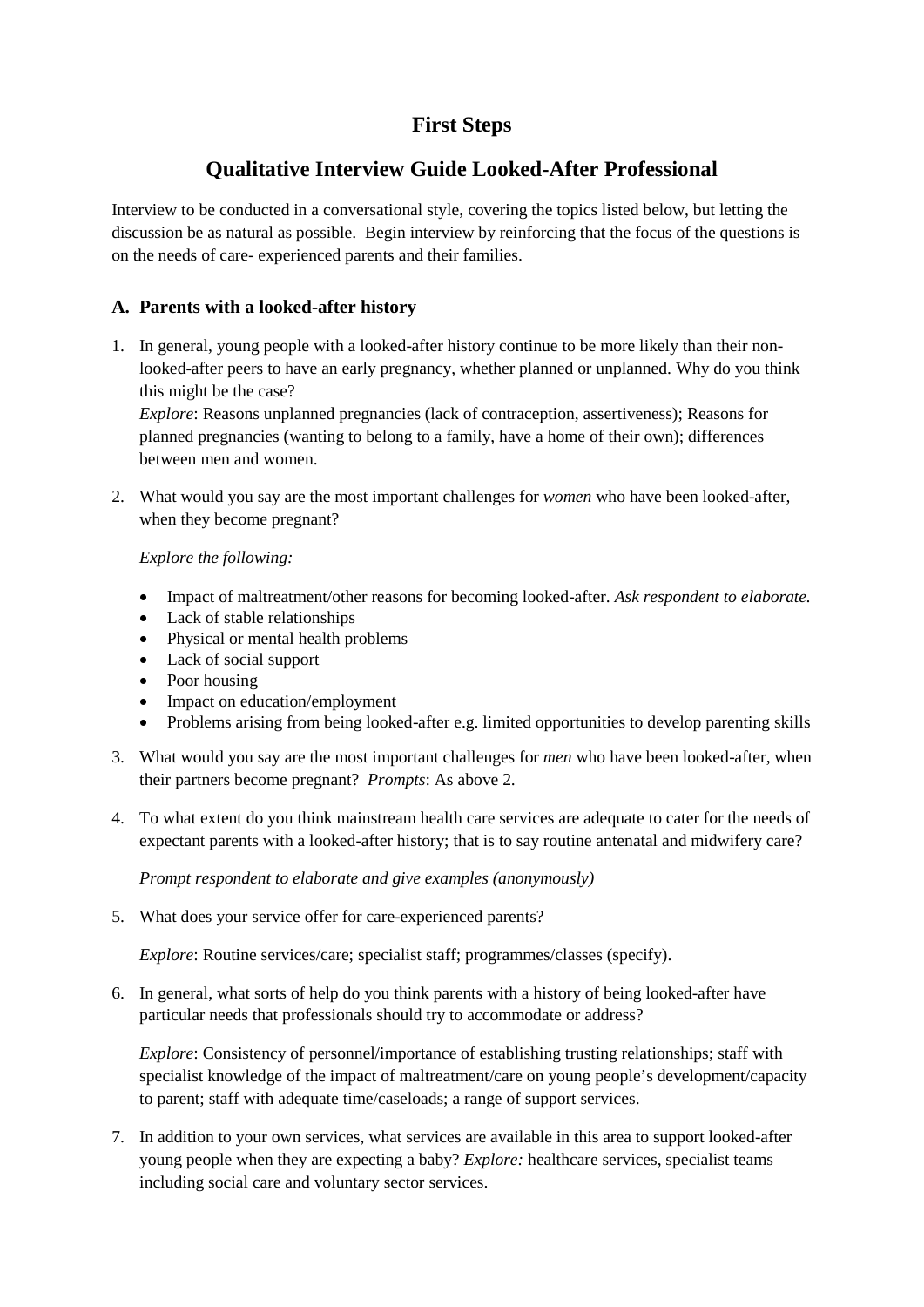8. What would you like to see available for looked-after parents in this area? *Prompt*: As above, 7.

#### **B. (g)FNP services**

9. Do you know about the Family Nurse Partnership programme?

**If yes,** probe respondent's knowledge (where acquired; does s/he know anyone who has received FNP services; how they think it differs from mainstream home visiting or antenatal/midwifery care ; whether appropriate for young people who have been looked-after?).

10. Given what you know (or what I've said) about FNP, do you think this is a potentially useful service for parents or pregnant women and their partners with a looked-after history?

#### *Prompts:*

- How and why?
- Prenatal maternal health?
- Birth outcomes
- Attachment
- Parenting
- Social support
- Education/economic prospects for parent.
- 11. Were you aware that there was a group-based version of Family Nurse Partnership?

**If yes,** probe whether s/he was involved in setting up the gFNP and if not, where they learned about it (e.g. briefings or other information from health; incidentally from other colleagues; close working relationships between health and social care e.g. co-location in a Children's Centre where gFNP delivered?

12. Have you ever referred someone to this service or known someone who was a group member?

**If yes,** Probe how appropriate/helpful it was for them, and whether they think it is generally appropriate for young people who have been looked-after?

#### **If no, describe and ask for respondent's views.**

- 13. Do you think parents with a looked-after history face any particular challenges in taking part in gFNP? *Explore the following:*
	- Discussing their experiences of parenting, by birth parents and others
	- Discussing other negative childhood experiences (abuse by others; domestic violence etc.)
	- Other problems more commonly found in LAC populations, e.g. intimate partner violence, substance misuse, mental health problems
	- Discussing relationships
	- Contributing generally to the group discussions (social skills, confidence)
	- Undertaking some tasks due to problems with literacy or numeracy
	- Other (detail)

#### **C. Encouraging Self care**

One of the key aspects of gFNP is that it encourages women to be active contributors in the sessions, so that they can learn from each other (describe with examples).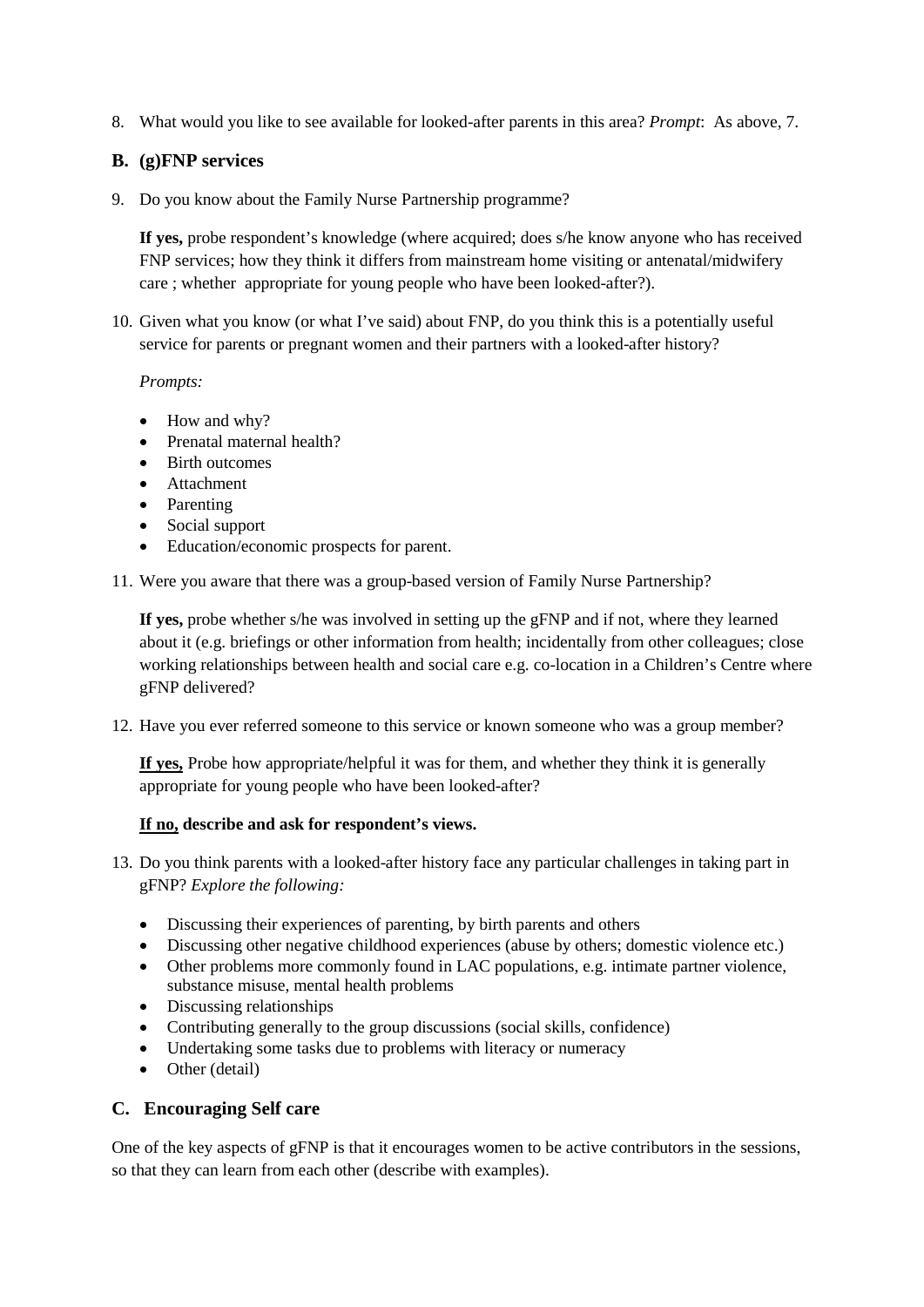- 14. How helpful do you think this might be for parents with a looked-after history? *Explore whether:*
	- Potentially helpful/empowering encourages them to assume control over their lives, and responsibility for themselves and their child?
	- Potentially risky/threatening some care-experienced young people might find this difficult (literacy, not ready to take responsibility, too isolated etc.)
- 15. Once their babies are born, gFNP encourages mothers and fathers to be involved in checking their babies' development? What do you think about this?

*Probe* how well did this (could this) for women / fathers they have known who have a lookedafter history? Did they/would they expect parents to encounter any particular difficulties, compared with other women in the group? Any particular benefits or drawbacks of encouraging care-experienced young people/mothers to check their babies' development?

#### **D. Possible impacts of gFNP**

- 16. Knowing what you do about the gFNP programme in particular, what difference do you think it could make, if any, to parents with a looked-after history? Ask respondent to consider the following, both in general and – if available – with reference to their experience:
	- Prenatal maternal health might seeing one midwife regularly make a difference, and if so how? Might it help women to stop smoking, eat a better diet etc?
	- Birth outcomes could gFNP expect to improve these, and if so how?
	- Parenting how might gFNP improve parenting? Routine health care; breastfeeding; immunisations; home safety; stimulation/child development
	- Mother's future education/employment.

#### **E. Relationship between gFNP and other services**

- 17. What sort of contribution do you think gFNP might make to the range of services that comprise the *Healthy Child Programme?*
- 18. What are your thoughts about a group-based service for parents with a care history? *Explore*:
	- Positives: potential sources of support, normalisation, modelling
	- Negatives: difficult for individuals with chaotic lifestyles, or whose histories make certain aspects of group participation difficult e.g. poor literacy; atypical histories; maltreatment; placement in care etc.
- 19. Thinking particularly of those parents with a looked-after history, what role do you think gFNP plays, or could play, in improving outcomes for parents and their children? *Explore*:
	- Prenatal maternal health
	- Birth outcomes
	- Child's health and physical development
	- Child's emotional and cognitive development
	- Mother's future education/employment. (including spacing of future pregnancies)
- 20. If you were planning a group-based service for parents with a looked-after history and their children, what things do you think it would be important to take into consideration?